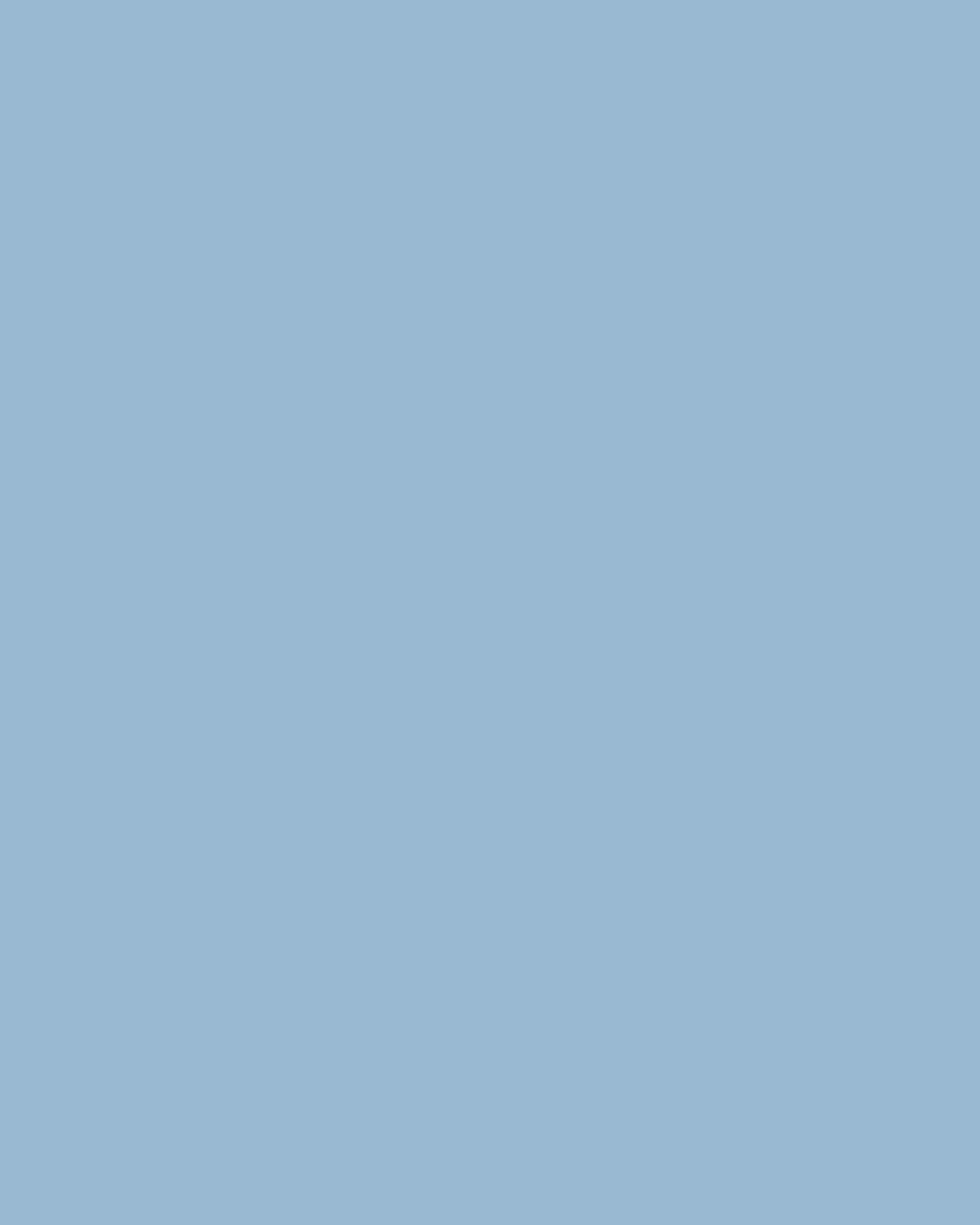# **Contents**

| Injury Prevention within the Department of Health  14                   |
|-------------------------------------------------------------------------|
| Development of Florida's 2004-2008 Injury Prevention Strategic Plan 15  |
|                                                                         |
|                                                                         |
|                                                                         |
| 2004-2008 Florida Injury Prevention Strategic Plan  18                  |
| Appendix A- Florida Injury Prevention Steering Committee Members  23    |
| Appendix B - Stakeholder Meeting Participant List  25                   |
| Appendix C - Stakeholders Who Received Drafts for Review and Comment 28 |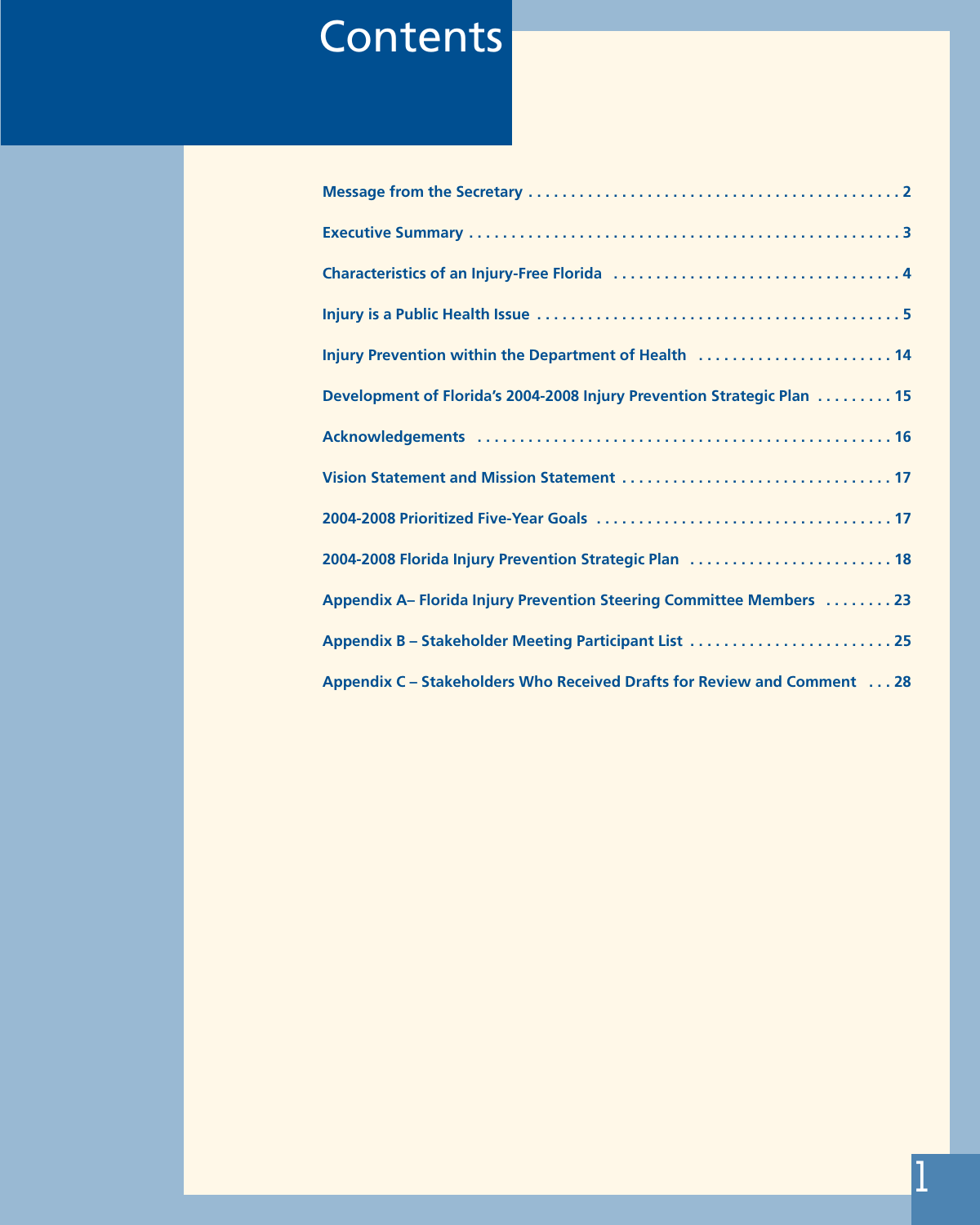# Message from the **Secretary**

#### **Injury is the leading cause of death for Floridians**

**ages one to 44.** In 2002, injury was the third leading cause of death for all Floridians, and was the underlying cause for 10,841, or 6.5 percent, of all deaths in Florida. Our state has significantly higher mortality rates for suicides, poisonings, drownings, motor vehicle crashes, pedestrian injuries, and motorcycle crashes than observed nationally. Needless death, disability, pain, and suffering caused by preventable injuries must be reduced immediately and eventually eliminated.

The Florida Department of Health's Office of Injury



Prevention is pleased to present Florida's 2004-2008 Injury Prevention Strategic Plan. This plan outlines goals, strategies, and activities to provide Florida a road map to future statewide collaborative efforts to address injury prevention.

No single agency can effectively serve as the leader for injury prevention. The Department of Health facilitated and coordinated this planning effort with injury prevention stakeholders and other state agencies. All of us must continue to work collaboratively to assemble available resources throughout the state and coalesce related programs to give injury prevention initiatives a higher profile and impact in the community at large.

The efforts of the Florida Injury Prevention Steering Committee and the many injury prevention stakeholders who participated in this strategic planning process are to be commended for their many hours of work to develop this plan. It clearly shows the dedication and commitment of injury prevention stakeholders to reduce Florida's injury burden and to promote and protect the health of all Floridians.

We encourage anyone with an interest in injury prevention to join our efforts to implement this plan, as well as become involved with future planning efforts.

Sincerely,

John O. Agwunobi, M.D., M.B.A., M.P.H. Secretary, Department of Health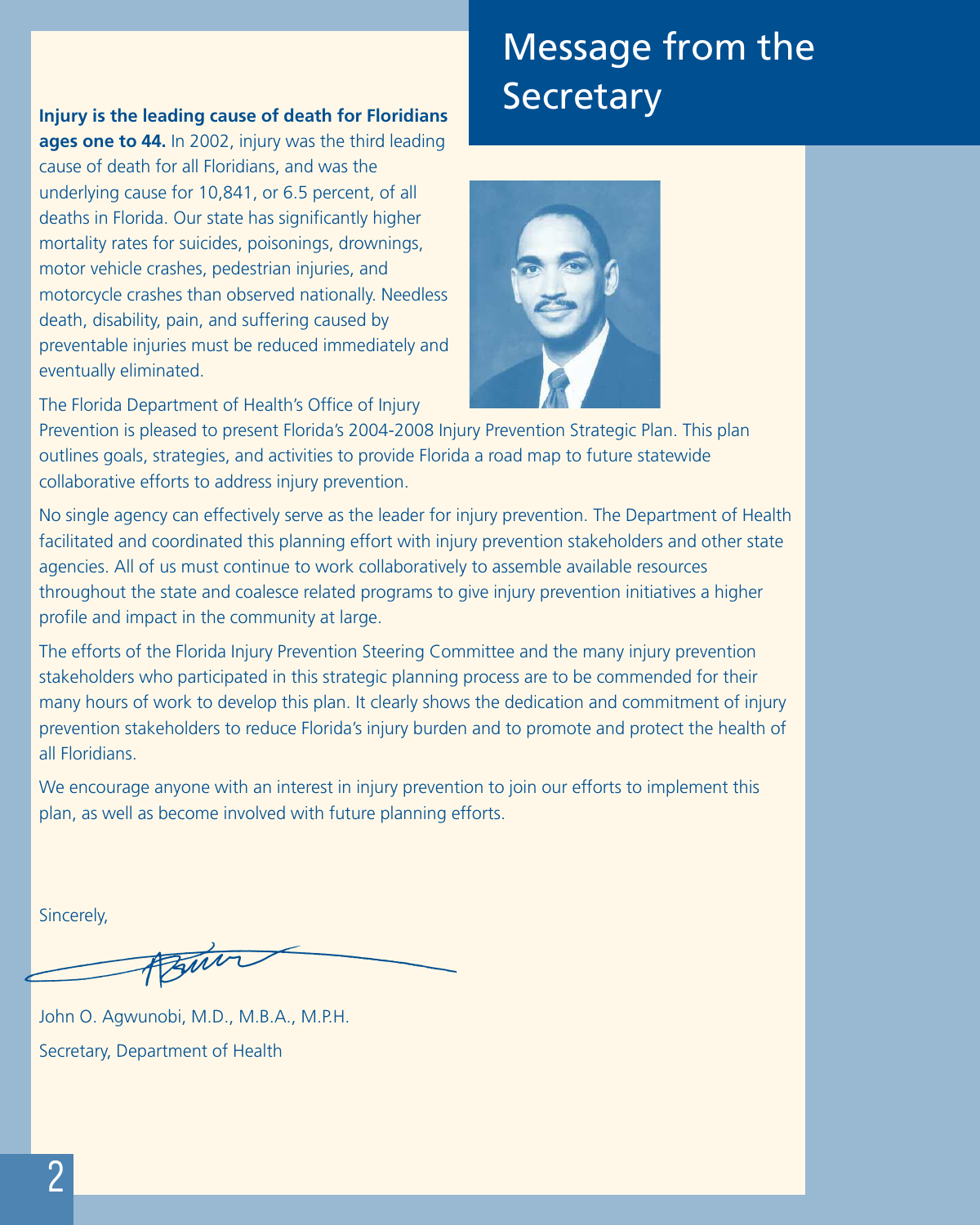## Executive Summary

**As humans, we tend to accept injuries as fate.** Motor vehicle crashes, debilitating falls, drownings, and suicides occur on such a regular basis that people believe such injuries are inevitable. That is not true. Our most significant challenge in Florida is to change the way our citizens and visitors view injuries. Injuries are predictable and preventable; they are not accidents.

Injuries were the third leading cause of death to Floridians in 2002, and the underlying cause for 10,841 of 167,702 total deaths, or 6.5 percent of all deaths. Injuries cost the United States an estimated \$117 billion in medical expenses each year, according to a Centers for Disease Control and Prevention (CDC) report released January 15, 2004. This estimate represents approximately 10 percent of all medical spending and is similar in magnitude to the medical costs associated with other leading public health concerns, such as obesity and smoking.

"Injuries are a leading cause of death for Americans of all ages, regardless of gender, race, or economic status. But injury deaths are only part of the picture. Millions of Americans are injured each year and survive. For many of them, the injury causes temporary pain and inconvenience, but for some, the injury leads to disability, chronic pain, and a profound change in lifestyle."1 Like diseases, injuries are preventable–they do not occur at random.

Florida has not had a statewide Injury Prevention Strategic Plan since 1992. Three, two-day meetings were held in Tampa during the summer of 2003, to develop a new five-year strategic plan, as well as a first-year action plan. The 2004-2008 Florida Injury Prevention Strategic Plan is not limited to one agency's role in injury prevention. While the Department of Health functioned as the lead agency in facilitating and coordinating the strategic planning meetings, other key state agencies, as well as more than 220 injury prevention advocates and community partners, worked together to develop this plan. The plan includes mission and vision statements, as well as goals and strategies to address injury prevention. Goals may be accomplished with current funding levels and resources, may require additional funding, or will

> "Injury is probably the most under recognized major public health problem facing the nation today, and the study of injury represents unparalleled opportunities for reducing morbidity and mortality and for realizing significant savings in both financial and human terms all in return for a relatively modest investment." **Injury Prevention: Meeting the Challenge, The National Committee for Injury Prevention and Control. New York: American Journal of Preventive Medicine,1989, p. 1**

<sup>1</sup>*Injury Fact Book 2001-2002.* Atlanta, GA: Centers for Disease Control and Prevention (099-7039), p. 6. Accessible on the CDC web site at: http://www.cdc.gov/ncipc/fact\_book/factbook.htm.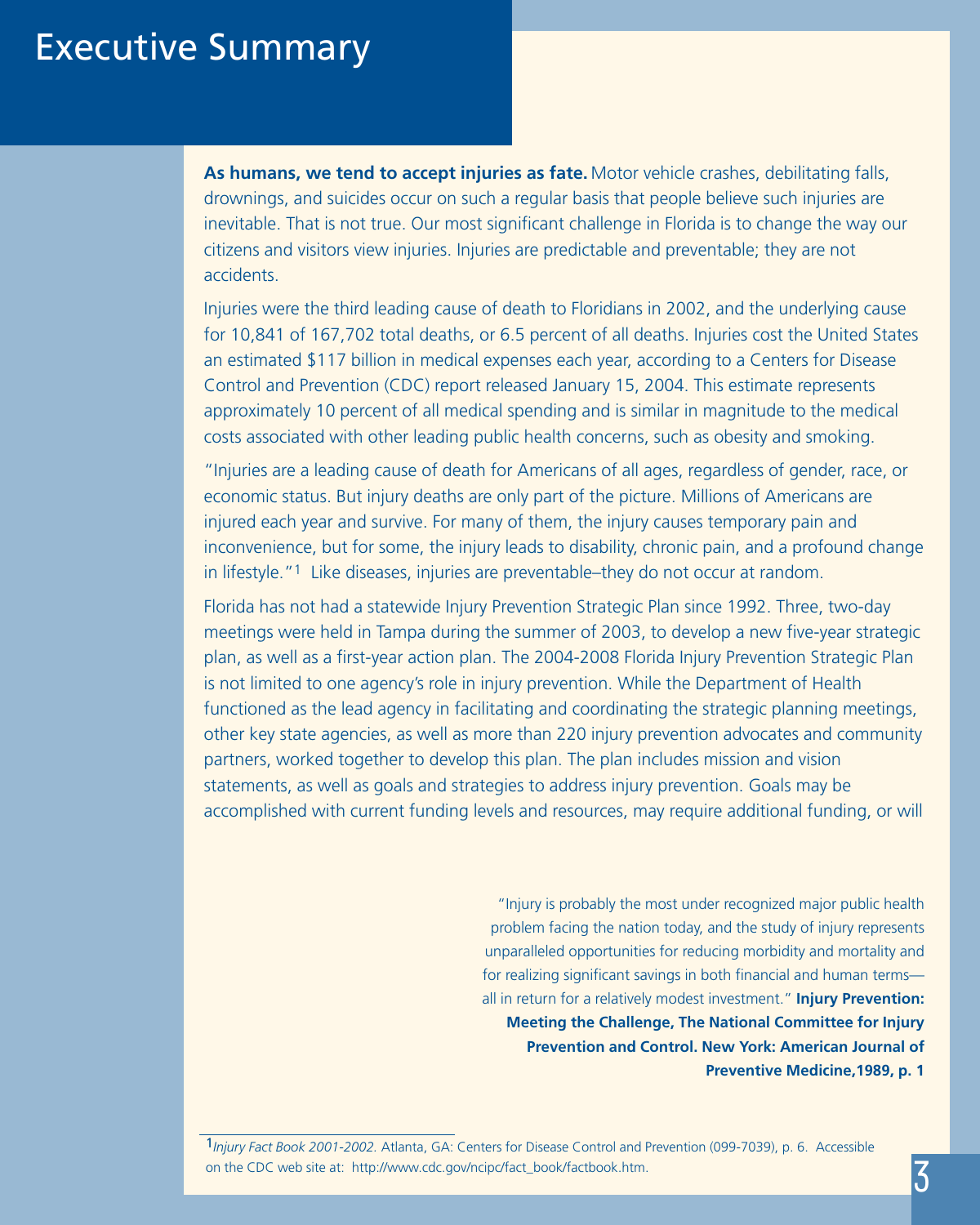be contingent upon additional funding. For the 2004-2008 Florida Injury Prevention Strategic Plan to be fully implemented, additional resources and funding must be made available for an injury prevention infrastructure and the initiatives at both the state and local levels. It also is critical for other state agencies and injury prevention stakeholders to continue collaborating to implement this plan.

In addition, the 2004 Florida Injury Prevention Action Plan was developed at these meetings. This action plan outlines activities that will start in 2004, and may continue through subsequent years.

### ■ Annually, approximately 10,000 Floridians will be able to enjoy productive lives, because they will not die from injuries.

- Characteristics of an Injury-Free Florida
- Annually, there will be approximately four more classrooms of children attending schools, because they will not die due to drowning.
- Annually, more than 80 children will be able to lead normal lives, because they will not die in motor vehicle crashes.
- **Employees will miss fewer work days, resulting in increased profits to businesses.**
- Families will not experience the stress of dealing with hospitalization, recovery, and the related financial burden when a family member is seriously injured.
- Elder adults will be able to live independently longer, because they will not be incapacitated or hospitalized due to falls.
- Annually, more than 1,500 children will not be hospitalized due to falls, thereby improving the children's and their families' quality of life and decreasing healthcare costs.
- Streets, highways, and sidewalks will be safer places for people to travel via motor vehicles, bicycles, and motorcycles.
- Healthcare costs will be significantly reduced, thereby improving Florida's economy and the quality of life for all Floridians.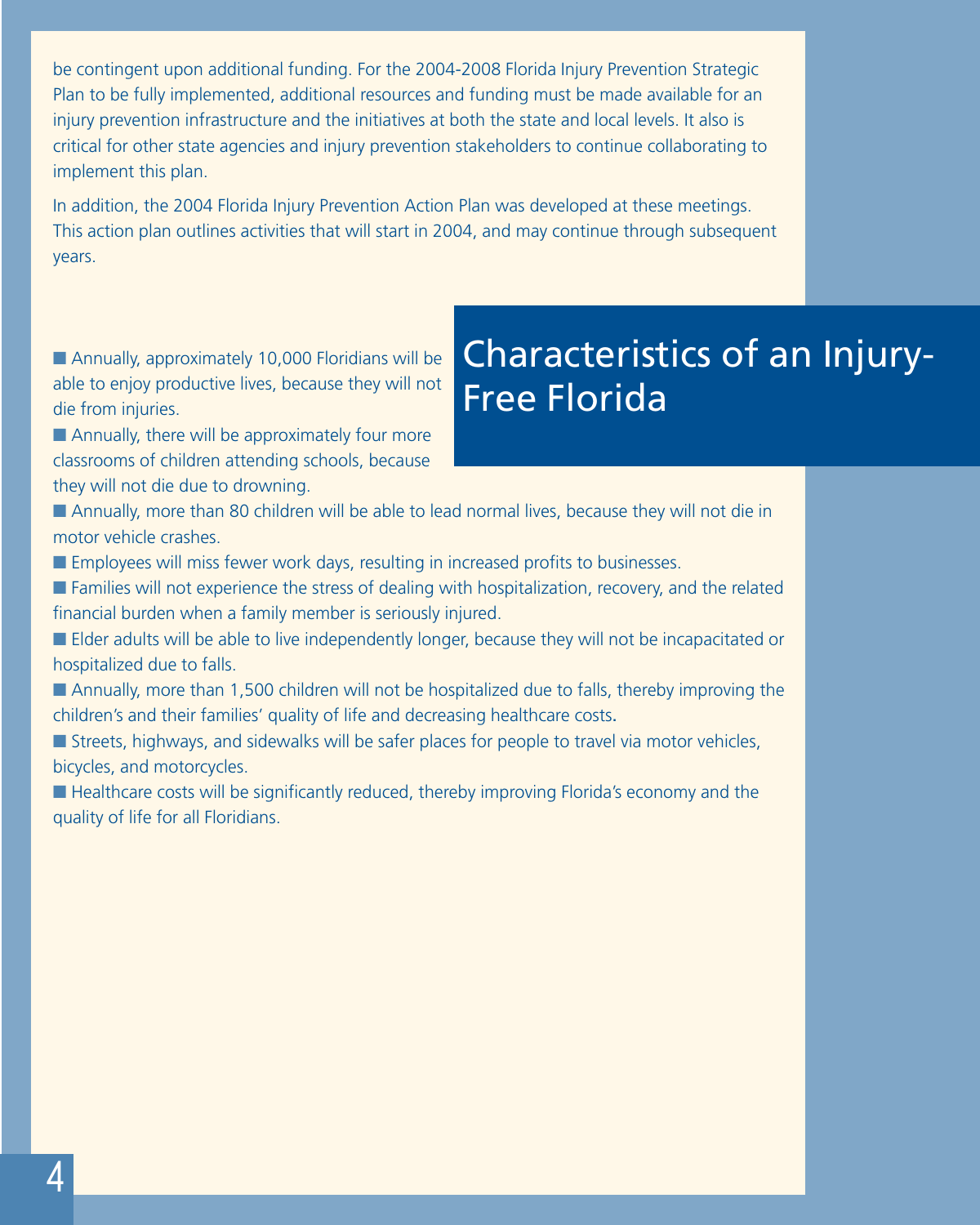# Injury is a Public Health Issue

"If a disease were killing our children at the rate unintentional injuries are, the public would be outraged and demand that this killer be stopped."

**- C. Everett Koop, M.D., Sc.D., former Surgeon General of the United States and former Chairman of National SAFE KIDS Campaign, SafeKids Voice, Winter 2003, p. 11.** 

#### **Injury was the third leading cause of death to Floridians in 2002.** Unintentional injuries

were the leading cause of death for Florida residents ages one to 44 and were the third leading cause of death for infants less than one-year-old.

Injury is defined as physical damage to an individual that occurs over a short period of time as a result of acute exposure to chemical agents, to the acute lack of oxygen, or to one of the forms of physical energy in the environment. Excluded from this definition of injury are cumulative trauma disorders, musculoskeletal disorders of the back not caused by acute trauma, the effects of repeated exposure to chemical or physical agents, and chronic diseases.

The major categories of injury are intentional and unintentional. Intentional injuries result from interpersonal or self-inflicted violence, and include homicide, assaults, suicide and suicide attempts, child abuse and neglect (includes child sexual abuse), intimate partner violence, elder abuse, and sexual assault. Unintentional injuries include, but are not limited to, those that result from motor vehicle crashes, falls, fires, poisonings, drownings, suffocations, choking, animal bites, and recreational and sports-related activities.

Healthy People 2010 is a set of 467 national health objectives aimed at improving the health of Americans over the first decade of the new century. The Centers for Disease Control and Prevention is the lead federal agency for the Healthy People 2010's injury and violence prevention goal, which is to reduce injuries, disabilities, and deaths due to unintentional injuries and violence. The Healthy People 2010 initiative contains 39 specific injury and violence prevention objectives.

Injury data in Florida is compiled through the Injury Surveillance System which includes the Florida Department of Health's Office of Vital Statistics mortality data; and morbidity data from the Agency for Health Care Administration's hospital discharge data.

From 1997-2001, Florida has had higher mortality rates than seen nationally for every age group, except 65 and older (see Table 1). Males accounted for 70 percent of all injury fatalities and had an injury rate of more than twice that of females. Unintentional injuries were responsible for 67 percent of all injury mortality, followed by suicide (22 percent) and homicide (9 percent). Florida has significantly higher mortality rates for suicides, unintentional poisonings, pedestrian injuries, pedal-cycle injuries, motorcycle crashes, and drownings than observed nationally. Furthermore, Florida's drowning rate for residents, ages 0-4 years, is the highest in the nation and more than twice the national average.

The unintentional injury rates have been steadily increasing since 1997, while suicide rates have remained relatively unchanged and homicide rates have declined slightly (see Figure 1).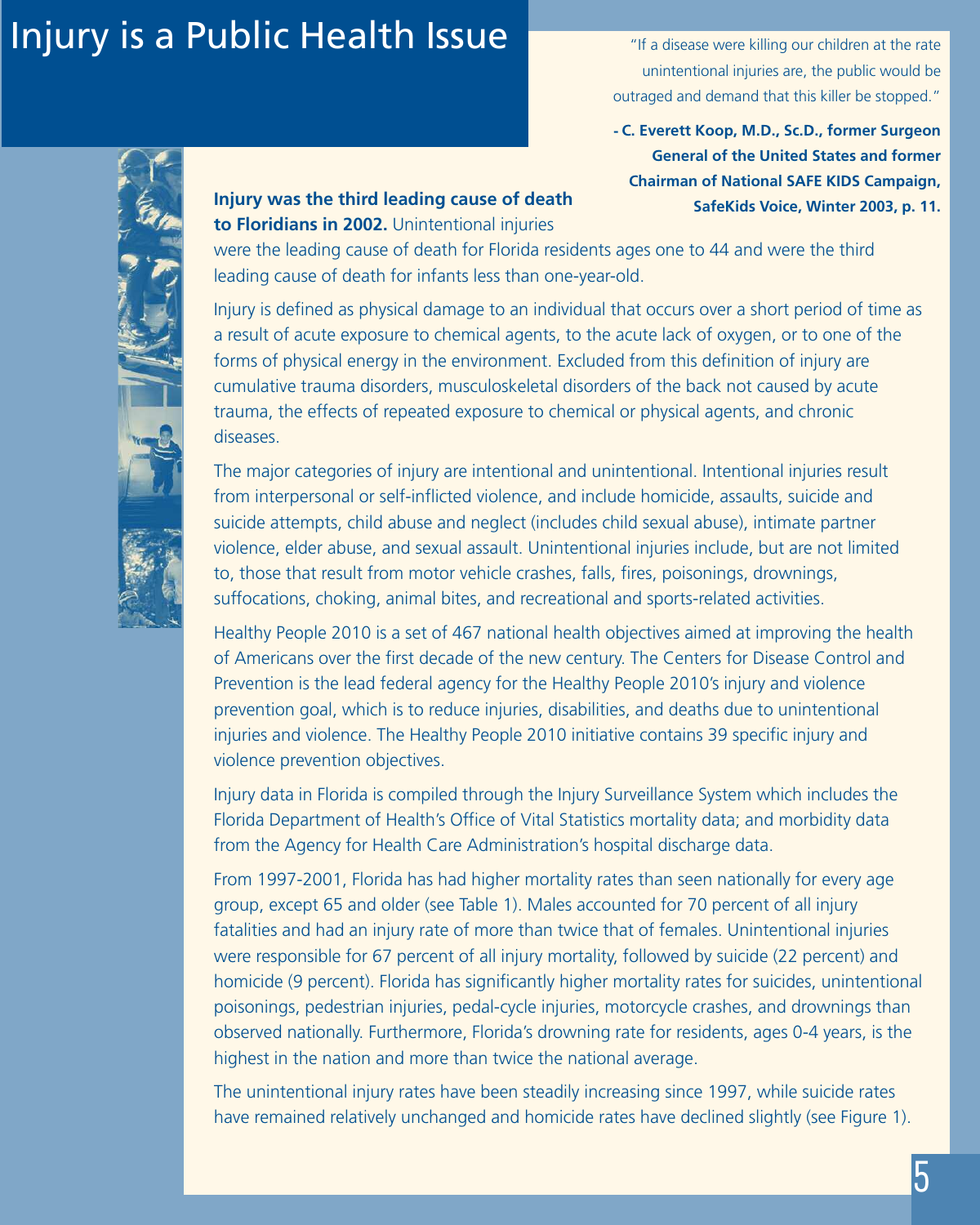Among injury mechanisms, unintentional poisoning rates have increased every year since 1994 and have more than doubled since 1997 (see Figure 2). Unintentional poisoning deaths primarily reflect drug overdoses to adults between the ages of 35 and 54. Falls among residents, ages 65 and older, have increased 28 percent over the five-year period. During this same period, the drowning rate for children, from birth through four-years-old, declined in 2001 to its lowest level. Fatalities from motorcycle crashes also increased 55 percent during this five-year period, with the increase corresponding to the repeal of the motorcycle helmet law in 2000.

During 2001 (the most recent year comparable data is available), Florida demonstrated higher mortality rates than seen nationally for every age group except those in the 65 and older group. Florida's overall age-adjusted injury mortality rate was 11 percent higher than the national rate. However, Florida's age-adjusted unintentional and suicide mortality rates during 2001 were 14 percent and 26 percent higher than national rates, respectively. Figure 3 shows Florida's age-adjusted injury mortality rate averages from 1997 through 2001 by county of residence. Six counties (Dixie, Levy, Glades, Hendry, Taylor, and Okeechobee) had age-adjusted injury mortality rates that were approximately 50 percent higher than the state average.

Fatal injuries represent only a fraction of all injuries, and non-fatal injuries have different patterns than fatal injuries. In 2001, there was a 10:1 ratio of non-fatal hospitalized injuries to fatal injuries. For every fall-related fatality, there were 33 non-fatal fall hospitalizations. For every poisoning fatality, there were seven non-fatal poisoning hospitalizations. For every motor vehicle crash fatality, there were five non-fatal motor vehicle crash hospitalizations. The lowest non-fatal to fatal ratio was 0.6:1 for drowning.

Table 2 shows Florida's non-fatal hospitalized injury rates for selected demographics and injury types for the five-year period 1997-2001. Determination of the intent and mechanism of injury requires that the medical record be coded with an external cause of injury code (E-

code). Florida's 2001 hospital discharge data was E-coded for 81 percent of all injuryrelated hospitalizations. This represents the fifth consecutive year that E-coding has improved, since it was mandated in 1997. Previously, the E-coding rate for 1997- 2000 was 67 percent, 71 percent, 75 percent and 76 percent, respectively. Because of this linear increase in the quality of E-coding over the past five years, it is important to interpret trend data about

"Injuries affect all segments of the population, but the burden is borne disproportionately by the poor and minorities. Underlying social, environmental, and economic conditions exacerbate the disparities. Programs to prevent injuries must recognize this and work to improve the conditions that lead to this burden. Community-based action is critical to the success of these programs. Alcohol and other drugs play a role in nearly half of all injury deaths. Preventing substance abuse could dramatically reduce the number and severity of motor vehicle and fire injuries as well as suicides and homicides. Social attitudes and media portrayal of drugs and alcohol are a major component of this problem; changing these attitudes is a challenge for all sectors of society." **Injury Prevention: Meeting the Challenge, The National Committee for Injury Prevention and Control. New York: American Journal of Preventive Medicine,1989, p. 1.**

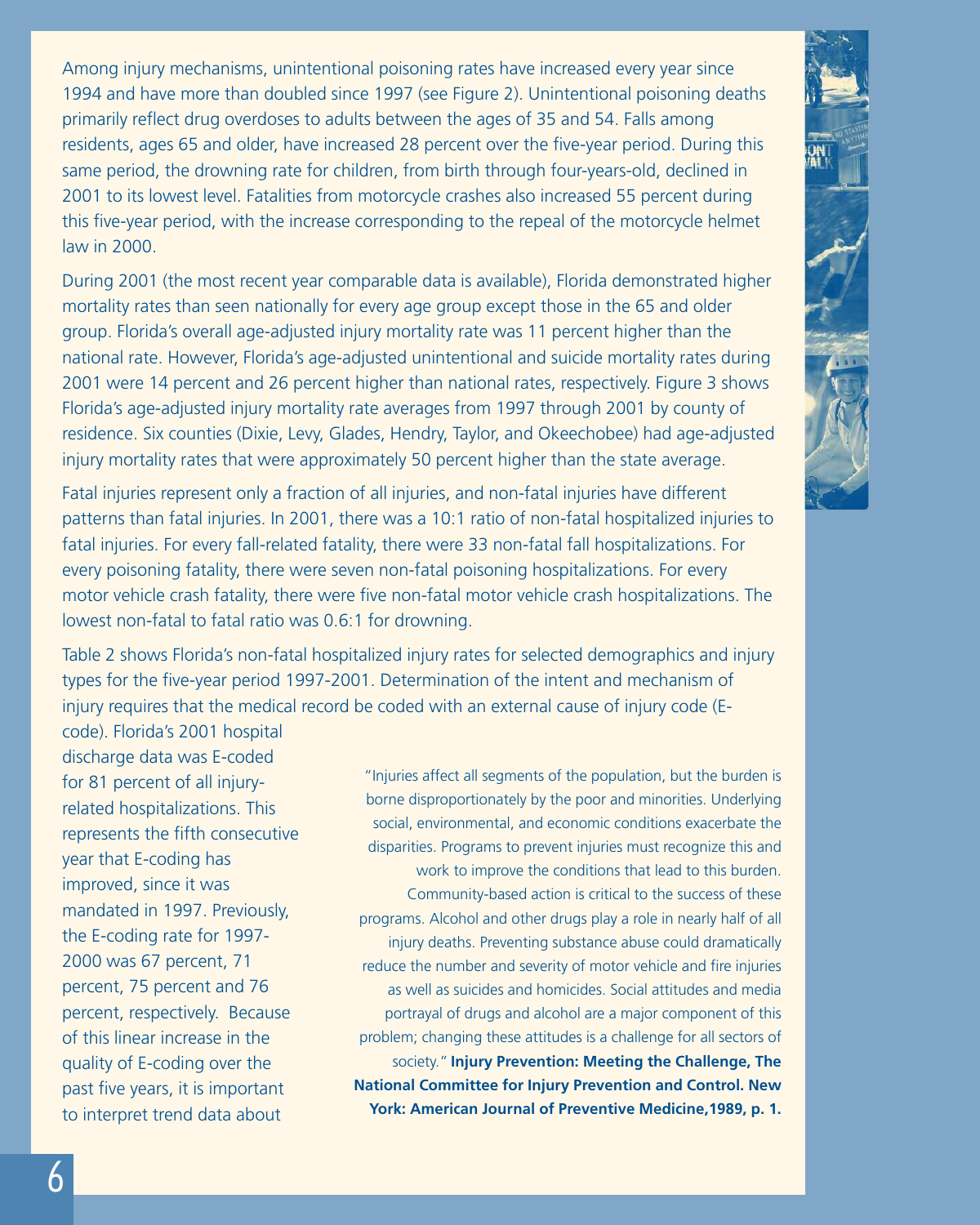injury intent or mechanism with caution. Increases or decreases in rates may be reflecting improvements in detection through improved E-coding rather than actual changes in morbidity. Furthermore, due to the incompleteness of E-codes within the hospital discharge data, the rates reported here for certain mechanisms and intent of injury likely represent an undercount.

Residents, 65-years-old and older, accounted for 44 percent of all non-fatal hospitalizations during 2001, and concomitantly, had the highest hospitalized injury rate (1,560.8/100,000). Unlike injury mortality, females had more injury hospitalizations than males (53 percent). Falls accounted for more than a third of all injury hospitalizations followed by poisonings (12 percent). Causes of injury can vary significantly by age. While the leading mechanisms of injury mortality for the one- to 14-year-old age group were motor vehicle crashes, drowning, and suffocation or choking, the leading mechanisms of injury hospitalization for this age group were falls, motor vehicle crashes, and poisonings.

Figures 4 and 5 show five-year trends for injury morbidity by intent and selected injury mechanisms. Although falls resulting in hospitalization to residents, ages 65 and older, have increased 30 percent over the five-year period, hip fractures to this segment of the population have declined since 1997. Motorcycle-crash hospitalizations involving male riders have increased 58 percent since 1997.

During 2001, Florida's overall age-adjusted injury hospitalization rate was 620.1/100,000; this rate has remained relatively stable over the past five years. Figure 6 shows Florida's ageadjusted injury hospitalization rate averages over 1997-2001, by county of residence. Three counties (Union, Monroe and Okeechobee) had age-adjusted injury hospitalization rates that were at least 33 percent higher than the state average.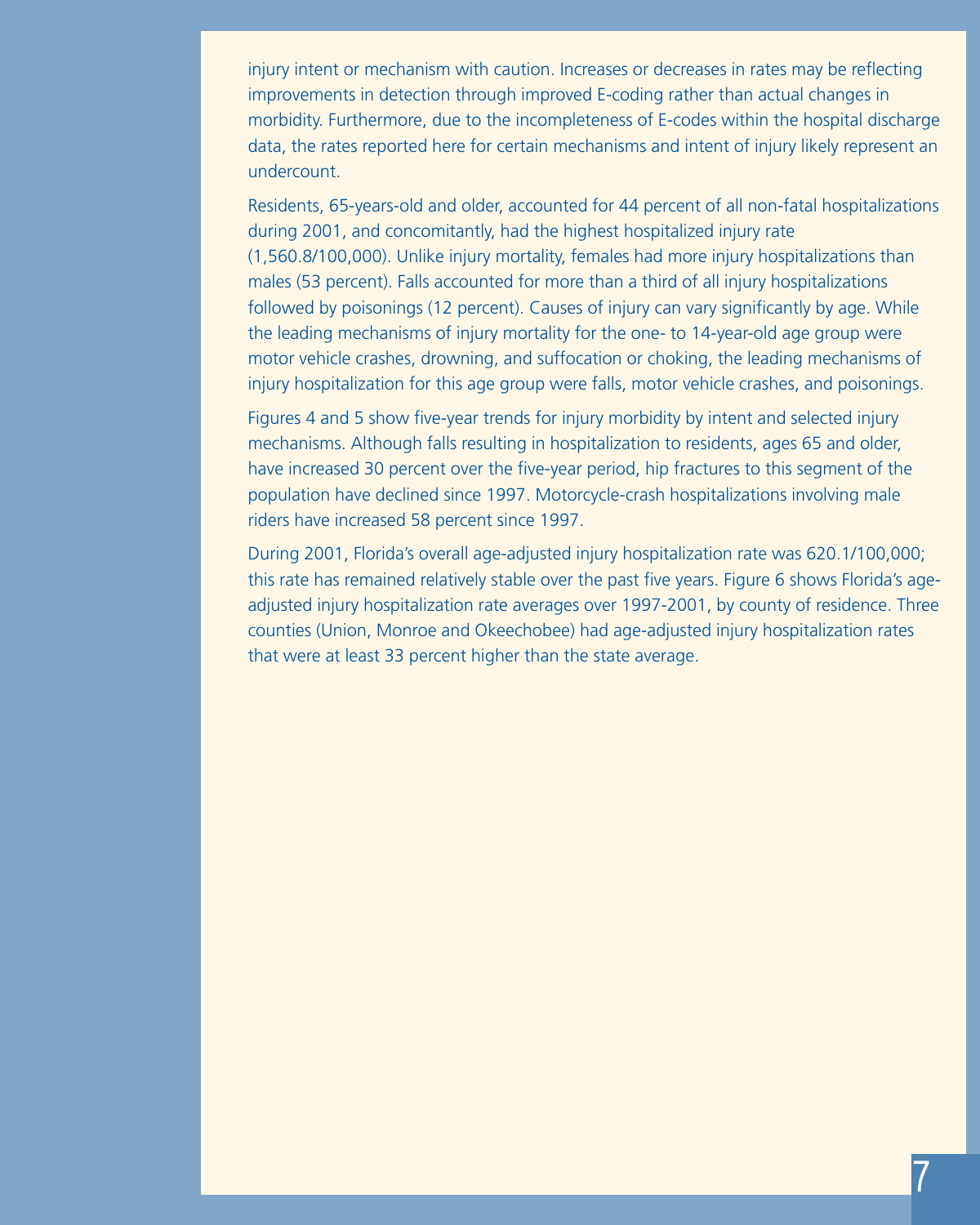# Table 1.

**Florida Injury Mortality Profile, 1997-2001 Injury Mortality Rates for Selected Characteristics**

| <b>CHARACTERISTIC</b>    |                               | 1997<br># | 1998<br># | 1999<br># | 2000<br># | #          | 2001<br>(%)   | 1997<br>rate | 1998<br>rate | 1999<br>rate | 2000<br>rate | 2001<br>rate | U.S<br>2000<br>rate# |
|--------------------------|-------------------------------|-----------|-----------|-----------|-----------|------------|---------------|--------------|--------------|--------------|--------------|--------------|----------------------|
| <b>All Injury Deaths</b> |                               | 8755      | 9132      | 9197      | 9641      | 10270      | 100.0%        | 58.3         | 59.6         | 58.7         | 60.0         | 62.6         | 53.8                 |
| <b>Age Group</b>         | $0-14$ yrs.                   | 418       | 462       | 442       | 416       | 411        | 4.0%          | 14.4         | 15.7         | 14.7         | 13.6         | 13.3         | 12.5                 |
|                          | 15-24 yrs.                    | 1134      | 1138      | 1157      | 1280      | 1359       | 13.2%         | 62.1         | 61.1         | 60.5         | 65.0         | 67.3         | 61.2                 |
|                          | 25-44 yrs.                    | 2946      | 3030      | 2973      | 3040      | 3230       | 31.5%         | 66.1         | 67.5         | 65.6         | 66.5         | 70.5         | 58.4                 |
|                          | 45-64 yrs.                    | 1862      | 1949      | 2028      | 2309      | 2556       | 24.9%         | 58.4         | 58.6         | 58.2         | 63.0         | 66.5         | 52.0                 |
|                          | $65+yrs.$                     | 2372      | 2530      | 2568      | 2583      | 2683       | 26.1%         | 89.6         | 94.1         | 93.5         | 91.9         | 93.5         | 107.7                |
|                          | <b>Unknown</b>                | 23        | 23        | 29        | 13        | 31         | 0.3%          |              |              |              |              |              |                      |
| Gender                   | <b>Male</b>                   | 6197      | 6310      | 6384      | 6801      | 7229       | 70.4%         | 84.7         | 84.5         | 83.4         | 86.7         | 90.3         | 76.7                 |
|                          | Female                        | 2556      | 2821      | 2813      | 2838      | 3040       | 29.6%         | 33.2         | 36.0         | 35.0         | 34.5         | 36.2         | 32.0                 |
| Race                     | White                         | 7277      | 7675      | 7727      | 8096      | 8826       | 85.9%         | 61.0         | 63.7         | 63.0         | 64.6         | 69.1         | 53.4                 |
|                          | Nonwhite                      | 1455      | 1444      | 1460      | 1509      | 1434       | 14.0%         | 47.1         | 44.4         | 42.8         | 42.5         | 39.4         | 57.6                 |
|                          | Unknown                       | 23        | 13        | 10        | 36        | 10         | 0.1%          |              |              |              |              |              |                      |
| Ethnicity                | <b>Hispanic</b>               | 1087      | 1169      | 1200      | 1293      | 1360       | 13.2%         | 50.5         | 52.1         | 51.4         | 48.2         | 50.7         | 42.5                 |
| Intent                   | Unintentional                 | 5408      | 5759      | 6002      | 6381      | 6872       | 66.9%         | 36.0         | 37.6         | 38.3         | 39.7         | 41.9         | 35.6                 |
|                          | # Age 0-14                    | 338       | 383       | 360       | 341       | 336        | 3.3%          | 11.7         | 13.0         | 12.0         | 11.1         | 10.8         | 9.7                  |
|                          | Suicide                       | 2108      | 2171      | 2075      | 2147      | 2290       | 22.3%         | 14.0         | 14.2         | 13.2         | 13.4         | 14.0         | 10.7                 |
|                          | # Age 15-24                   | 181       | 199       | 166       | 189       | 191        | 1.9%          | 9.9          | 10.7         | 8.7          | 9.6          | 9.5          | 10.4                 |
|                          | # Age 65+                     | 570       | 570       | 552       | 554       | 564        | 5.5%          | 21.5         | 21.2         | 20.1         | 19.7         | 19.7         | 15.3                 |
|                          | Homicide                      | 1117      | 1060      | 974       | 959       | 964        | 9.4%          | 7.4          | 6.9          | 6.2          | 6.0          | 5.9          | 6.1                  |
|                          | # Age 15-24                   | 250       | 220       | 230       | 207       | 217        | 2.1%          | 13.7         | 11.8         | 12.0         | 10.5         | 10.7         | 12.9                 |
|                          | <b>Undetermined, Other</b>    | 122       | 142       | 146       | 154       | 144        | 1.4%          | 0.8          | 0.9          | 0.9          | 1.0          | 0.9          | 1.4                  |
| <b>Mechanism</b>         | <b>Cut, Pierce</b>            | 171       | 150       | 130       | 153       | 160        | 1.6%          | 1.1          | 1.0          | 0.8          | 1.0          | 1.0          | 0.8                  |
|                          | <b>Drowning</b>               | 395       | 465       | 406       | 426       | 440        | 4.3%          | 2.6          | 3.0          | 2.6          | 2.6          | 2.7          | 1.5                  |
|                          | # Age 0-4<br>Fall             | 76<br>827 | 73<br>872 | 79<br>930 | 85<br>940 | 70<br>1117 | 0.7%          | 8.2<br>5.5   | 7.8<br>5.7   | 8.3<br>5.9   | 8.8<br>5.8   | 7.0<br>6.8   | 3.1<br>5.1           |
|                          |                               | 615       | 657       | 722       | 736       | 849        | 10.9%<br>8.3% | 23.2         | 24.4         | 26.3         | 26.2         | 29.6         | 29.9                 |
|                          | # Age 65+                     | 165       | 163       | 153       | 163       | 175        |               |              |              | 1.0          | 1.0          |              | 1.4                  |
|                          | Fire, Burn<br><b>Firearms</b> | 1980      | 1899      | 1720      | 1809      | 1808       | 1.7%<br>17.6% | 1.1<br>13.2  | 1.1<br>12.4  | 11.0         | 11.3         | 1.1<br>11.0  | 10.4                 |
|                          | # Suicide                     | 1213      | 1174      | 1140      | 1204      | 1192       | 11.6%         | 8.1          | 7.7          | 7.3          | 7.5          | 7.3          | 6.0                  |
|                          | # Homicide                    | 721       | 675       | 541       | 563       | 571        | 5.6%          | 4.8          | 4.4          | 3.5          | 3.5          | 3.5          | 3.9                  |
|                          | Motor Vehicle Crashes*        | 1918      | 2077      | 2090      | 2149      | 2091       | 20.4%         | 12.8         | 13.6         | 13.3         | 13.4         | 12.7         | 15.3                 |
|                          | # Age 0-14                    | 71        | 88        | 86        | 89        | 79         | 0.8%          | 2.5          | 3.0          | 2.9          | 2.9          | 2.5          | 2.9                  |
|                          | Motorcycle Crash              | 167       | 171       | 171       | 252       | 284        | 2.8%          | 1.1          | 1.1          | 1.1          | 1.6          | 1.7          | 1.0                  |
|                          | <b>Other Transportation</b>   | 128       | 102       | 164       | 133       | 173        | 1.7%          | 0.9          | 0.7          | 1.0          | 0.8          | 1.1          | 0.6                  |
|                          | Pedal cyclist                 | 124       | 110       | 121       | 102       | 123        | 1.2%          | 0.8          | 0.7          | 0.8          | 0.6          | 0.7          | 0.3                  |
|                          | #Traffic-related              | 115       | 97        | 103       | 87        | 109        | 1.1%          | 0.8          | 0.6          | 0.7          | 0.5          | 0.7          | 0.2                  |
|                          | Pedestrian                    | 557       | 578       | 519       | 549       | 538        | 5.2%          | 3.7          | 3.8          | 3.3          | 3.4          | 3.3          | 2.1                  |
|                          | Poisoning                     | 1016      | 1153      | 1328      | 1463      | 1848       | 18.0%         | 6.8          | 7.5          | 8.5          | 9.1          | 11.3         | 7.4                  |
|                          | # Unintentional               | 561       | 673       | 844       | 961       | 1290       | 12.6%         | 3.7          | 4.4          | 5.4          | 6.0          | 7.9          | 4.6                  |
|                          | # Suicide                     | 401       | 425       | 420       | 426       | 484        | 4.7%          | 2.7          | 2.8          | 2.7          | 2.6          | 2.9          | 1.8                  |
|                          | Suffocation                   | 638       | 659       | 708       | 742       | 809        | 7.9%          | 4.2          | 4.3          | 4.5          | 4.6          | 4.9          | 4.4                  |
|                          | # Unintentional               | 258       | 266       | 327       | 363       | 335        | 3.3%          | 1.7          | 1.7          | 2.1          | 2.3          | 2.0          | 2.1                  |
|                          | # Suicide                     | 321       | 343       | 333       | 332       | 422        | 4.1%          | 2.1          | 2.2          | 2.1          | 2.1          | 2.6          | 2.1                  |
|                          | All Others, Unspec.           | 840       | 883       | 887       | 913       | 864        | 8.4%          | 5.6          | 5.8          | 5.7          | 5.7          | 5.3          | 4.3                  |
| Occupational             |                               | 349       | 350       | 321       | 303       | 354        | 3.4%          | 2.3          | 2.3          | 2.0          | 1.9          | 2.2          | <b>NA</b>            |

Rates for cells with < 20 injuries are highly unstable

\* Motor vehicle crash category excludes incidents involving motorcycles, pedal cyclists or pedestrians

# Most recent data available

NA = not available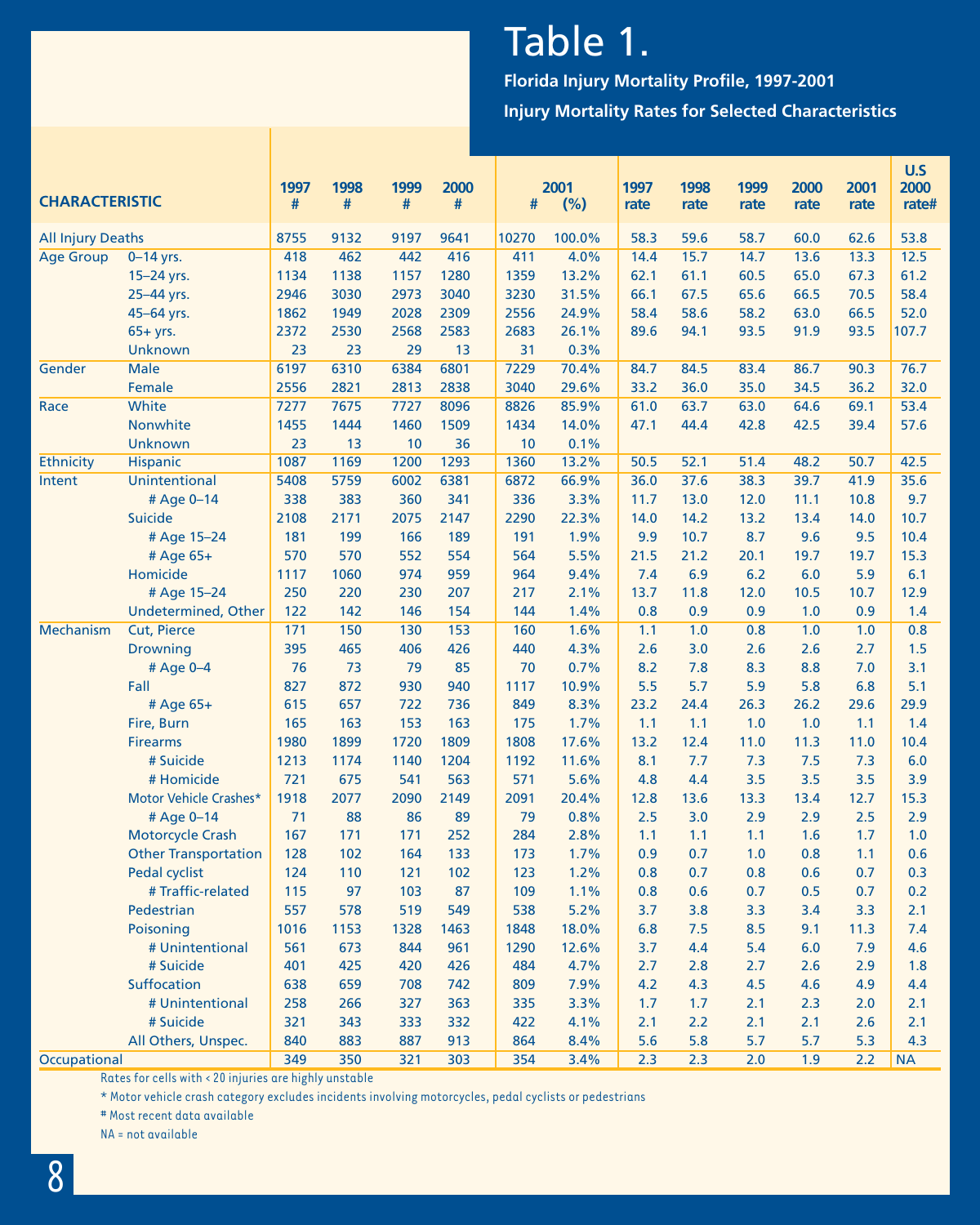# Table 2.

**Florida Hospitalized Injury Profile, 1997–2001 Injury Morbidity Rates for Selected Characteristics** 

| <b>CHARACTERISTIC</b> |                                    | 1997<br># | 1998<br># | 1999<br># | 2000<br># | #      | 2001<br>(%) | 1997<br>rate | 1998<br>rate | 1999<br>rate | 2000<br>rate | 2001<br>rate |
|-----------------------|------------------------------------|-----------|-----------|-----------|-----------|--------|-------------|--------------|--------------|--------------|--------------|--------------|
|                       | <b>All Injury Hospitalizations</b> | 90909     | 92922     | 92954     | 98164     | 101763 | 100%        | 605.6        | 606.9        | 592.8        | 610.6        | 620.1        |
| <b>Age Group</b>      | $0-14$ yrs.                        | 6970      | 6718      | 6641      | 7192      | 7395   | 7.3%        | 240.8        | 228.2        | 221.1        | 234.9        | 238.5        |
|                       | 15-24 yrs.                         | 9354      | 9213      | 8903      | 9995      | 10501  | 10.3%       | 512.2        | 494.8        | 465.9        | 507.9        | 519.8        |
|                       | 25-44 yrs.                         | 21159     | 20853     | 19950     | 21094     | 21798  | 21.4%       | 474.7        | 464.3        | 439.9        | 461.4        | 476.1        |
|                       | 45-64 yrs.                         | 13386     | 13953     | 14784     | 15872     | 17277  | 17.0%       | 420.0        | 419.9        | 424.2        | 433.1        | 449.8        |
|                       | 65+ yrs.                           | 40031     | 42180     | 42670     | 44007     | 44790  | 44.0%       | 1511.9       | 1568.4       | 1554.3       | 1566.2       | 1560.8       |
| Gender                | Male                               | 42822     | 43744     | 43475     | 46424     | 48349  | 47.5%       | 585.2        | 585.8        | 646.5        | 659.4        | 603.8        |
|                       | Female                             | 48067     | 49164     | 49463     | 51732     | 53414  | 52.5%       | 624.7        | 626.9        | 871.3        | 894.8        | 635.7        |
| Race                  | White                              | 68387     | 70145     | 69957     | 73648     | 76534  | 75.2%       | 573.7        | 581.9        | 570.3        | 587.9        | 599.1        |
|                       | Nonwhite                           | 21598     | 21851     | 21900     | 23490     | 24266  | 23.8%       | 698.7        | 671.2        | 641.6        | 661.9        | 667.5        |
|                       | <b>Unknown</b>                     | 924       | 926       | 1097      | 1026      | 963    | 0.9%        |              |              |              |              |              |
| Ethnicity             | Hispanic                           | 9503      | 9768      | 10190     | 11017     | 11477  | 11.3%       | 441.3        | 435.4        | 436.5        | 410.7        | 427.8        |
| Intent                | Unintentional                      | 49443     | 54531     | 58207     | 62314     | 68652  | 67.5%       | 329.4        | 356.2        | 371.2        | 387.6        | 418.3        |
|                       | # Age 0-14                         | 4950      | 5064      | 5162      | 5703      | 6238   | 6.1%        | 171.0        | 172.0        | 171.9        | 186.3        | 201.2        |
|                       | Self Inflicted                     | 6836      | 6801      | 6683      | 7226      | 7797   | 7.7%        | 45.5         | 44.4         | 42.6         | 44.9         | 47.5         |
|                       | # Age 15-24                        | 1452      | 1364      | 1311      | 1529      | 1675   | 1.6%        | 79.5         | 73.3         | 68.6         | 77.7         | 82.9         |
|                       | <b>Assault</b>                     | 3573      | 3834      | 3482      | 3650      | 3906   | 3.8%        | 23.8         | 25.0         | 22.2         | 22.7         | 23.8         |
|                       | <b>Undetermined, Other</b>         | 681       | 721       | 842       | 1454      | 1776   | 1.7%        | 4.5          | 4.7          | 5.4          | 9.0          | 10.8         |
|                       | No Intent Code <sup>@</sup>        | 30376     | 27035     | 23740     | 23520     | 19632  | 19.3%       |              |              |              |              |              |
| Mechanism             | Cut, Pierce                        | 2069      | 2243      | 2105      | 2239      | 2517   | 2.5%        | 13.8         | 14.7         | 13.4         | 13.9         | 15.3         |
|                       | <b>Near-Drowning</b>               | 224       | 278       | 233       | 278       | 268    | 0.3%        | 1.5          | 1.8          | 1.5          | 1.7          | 1.6          |
|                       | Falls                              | 26041     | 29371     | 31918     | 34237     | 37376  | 36.7%       | 173.5        | 191.8        | 203.6        | 213.0        | 227.8        |
|                       | # Age 65+                          | 19147     | 21738     | 23675     | 25102     | 26963  | 26.5%       | 723.2        | 808.3        | 862.4        | 893.4        | 939.6        |
|                       | Fire                               | 400       | 452       | 420       | 475       | 483    | 0.5%        | 2.7          | 3.0          | 2.7          | 3.0          | 2.9          |
|                       | <b>Hot Substance</b>               | 533       | 568       | 572       | 674       | 655    | 0.6%        | 3.6          | 3.7          | 3.6          | 4.2          | 4.0          |
|                       | <b>Firearms</b>                    | 1411      | 1389      | 1105      | 1011      | 1021   | 1.0%        | 9.4          | 9.1          | 7.0          | 6.3          | 6.2          |
|                       | # Unintentional                    | 502       | 417       | 326       | 296       | 270    | 0.3%        | 3.3          | 2.7          | 2.1          | 1.8          | 1.6          |
|                       | # Assault                          | 745       | 788       | 628       | 546       | 591    | 0.6%        | 5.0          | 5.1          | 4.0          | 3.4          | 3.6          |
|                       | Machinery                          | 464       | 539       | 545       | 599       | 644    | 0.6%        | 3.1          | 3.5          | 3.5          | 3.7          | 3.9          |
|                       | Motor Vehicle Crashes*             | 8484      | 9060      | 9377      | 9939      | 10198  | 10.0%       | 56.5         | 59.2         | 59.8         | 61.8         | 62.1         |
|                       | # Age 0-14                         | 584       | 572       | 580       | 623       | 636    | 0.6%        | 20.2         | 19.4         | 19.3         | 20.4         | 20.5         |
|                       | <b>Motorcycle Crash</b>            | 1117      | 1129      | 1304      | 1500      | 1855   | 1.8%        | 7.4          | 7.4          | 8.3          | 9.3          | 11.3         |
|                       | Pedal cyclist                      | 1223      | 1259      | 1344      | 1472      | 1508   | 1.5%        | 8.1          | 8.2          | 8.6          | 9.2          | 9.2          |
|                       | # Traffic-related                  | 457       | 470       | 482       | 513       | 546    | 0.5%        | 3.0          | 3.1          | 3.1          | 3.2          | 3.3          |
|                       | Pedestrian                         | 1452      | 1561      | 1479      | 1540      | 1596   | 1.6%        | 9.7          | 10.2         | 9.4          | 9.6          | 9.7          |
|                       | # Traffic-related                  | 1362      | 1436      | 1378      | 1403      | 1481   | 1.5%        | 9.1          | 9.4          | 8.8          | 8.7          | 9.0          |
|                       | <b>Other Transportation</b>        | 883       | 948       | 1051      | 1288      | 1445   | 1.4%        | 5.9          | 6.2          | 6.7          | 8.0          | 8.8          |
|                       | Environmental                      | 833       | 1023      | 965       | 955       | 1235   | 1.2%        | 5.5          | 6.7          | $6.2$        | 5.9          | 7.5          |
|                       | # Bite Sting                       | 735       | 819       | 813       | 836       | 989    | 1.0%        | 4.9          | 5.3          | 5.2          | 5.2          | 6.0          |
|                       | Poisoning                          | 9838      | 9895      | 10225     | 11009     | 12323  | 12.1%       | 65.5         | 64.6         | 65.2         | 68.5         | 75.1         |
|                       | # Unintentional                    | 2925      | 3068      | 3319      | 3059      | 3521   | 3.5%        | 19.5         | 20.0         | 21.2         | 19.0         | 21.5         |
|                       | # Self Inflicted                   | 6396      | 6327      | 6244      | 6713      | 7274   | 7.1%        | 42.6         | 41.3         | 39.8         | 41.8         | 44.3         |
|                       | <b>Struck by, Against</b>          | 2773      | 2929      | 3040      | 3440      | 3638   | 3.6%        | 18.5         | 19.1         | 19.4         | 21.4         | 22.2         |
|                       | <b>Other &amp; Unspecified</b>     | 4902      | 5479      | 4079      | 4587      | 6013   | 5.9%        | 32.7         | 35.8         | 26.0         | 28.5         | 36.6         |
|                       | No Mechanism Code <sup>@</sup>     | 30376     | 27035     | 23740     | 23520     | 19632  | 19.3%       |              |              |              |              |              |
| Leading               | <b>Traumatic Brain Injury</b>      | 8138      | 7546      | 7798      | 8429      | 8766   | 8.6%        | 54.2         | 49.3         | 49.7         | 52.4         | 53.4         |
| <b>Diagnoses</b>      | Hip Fracture Age 65+               | 19655     | 19850     | 19745     | 20060     | 19293  | 19.0%       | 742.4        | 738.1        | 719.2        | 713.9        | 672.3        |

" Rates for cells with < 20 injuries are highly unstable

\* Motor Vehicle Crash category excludes incidents involving motorcycles, pedal cyclists or pedestrians

@ Mechanism & Intent are determined from the documentation of E-codes in the medical record.

Over the 5-year period, Ecodes were documented for 67%, 71%, 75%, 76% and 81% of injury-related hospitalizations respectively"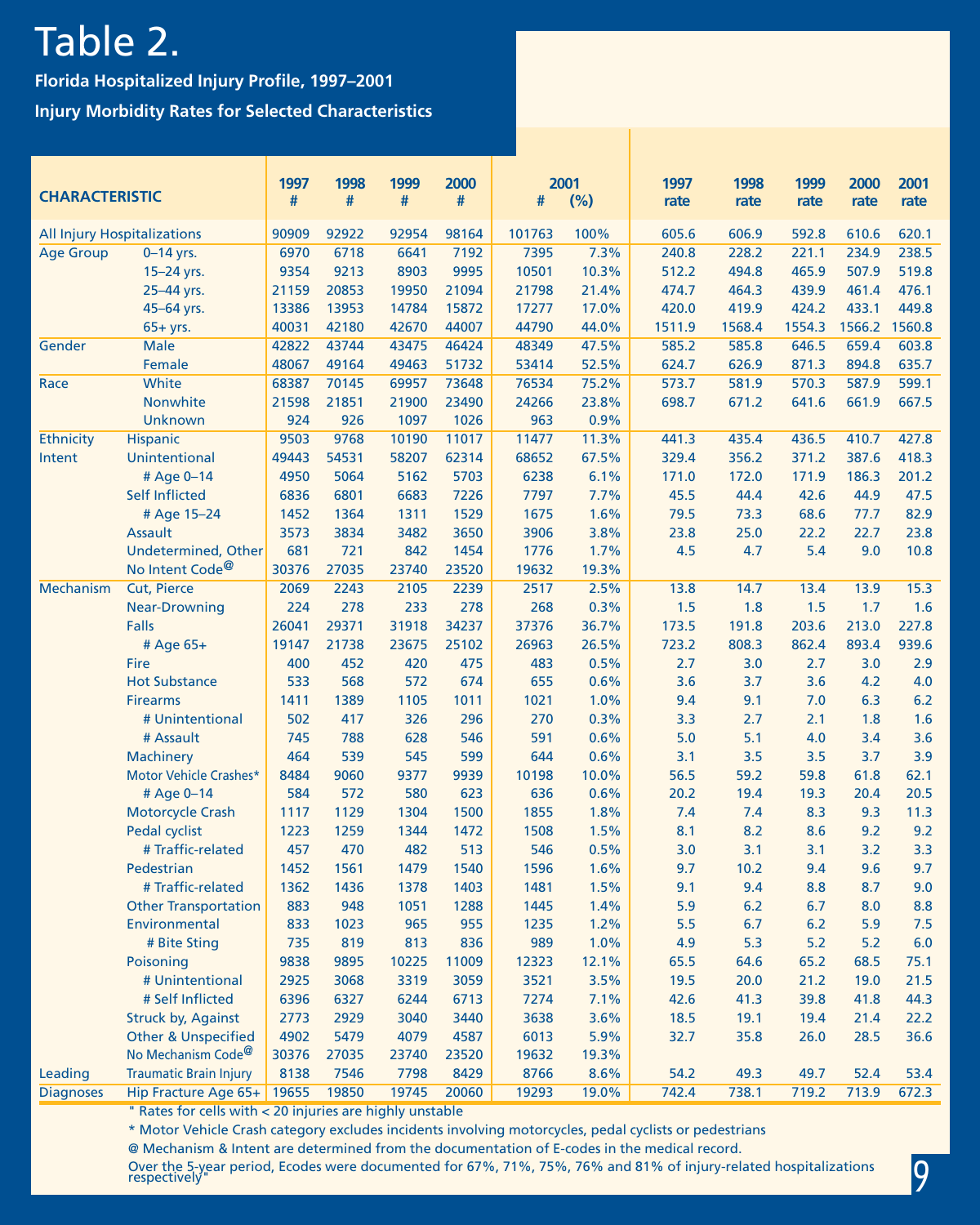Figure 1. **1997–2001 Injury Mortality Rates, FL Residents Mortality Trend by Injury Intent**



Figure 2. **1997–2001 Injury Mortality Rates, FL Residents Mortality Trend by Injury Mechanism**

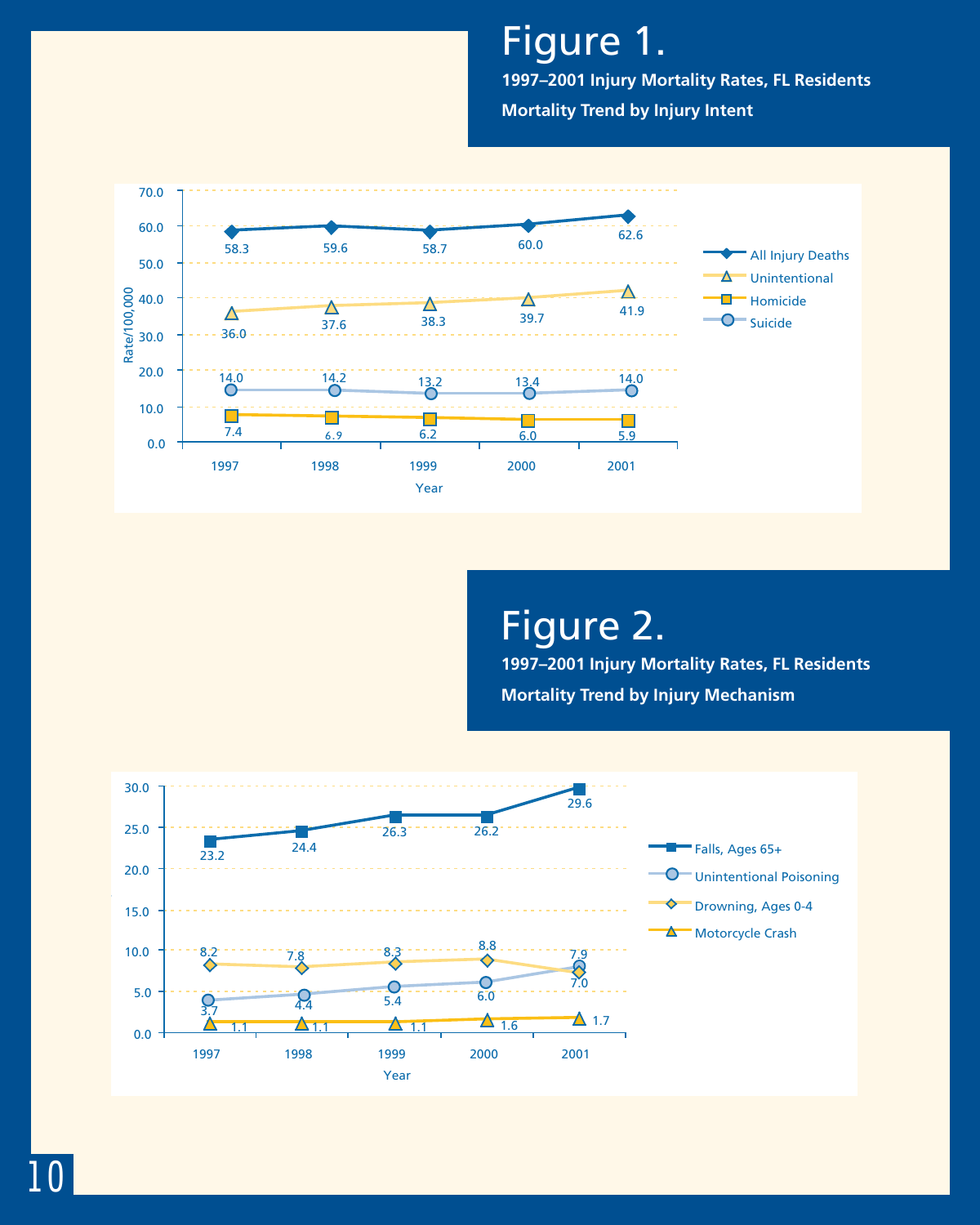# Figure 3.

**Age-Adjusted Injury Mortality Rate by Florida County of Residence**

#### **5-Year Average Rate/100,000, 1997–2001**



11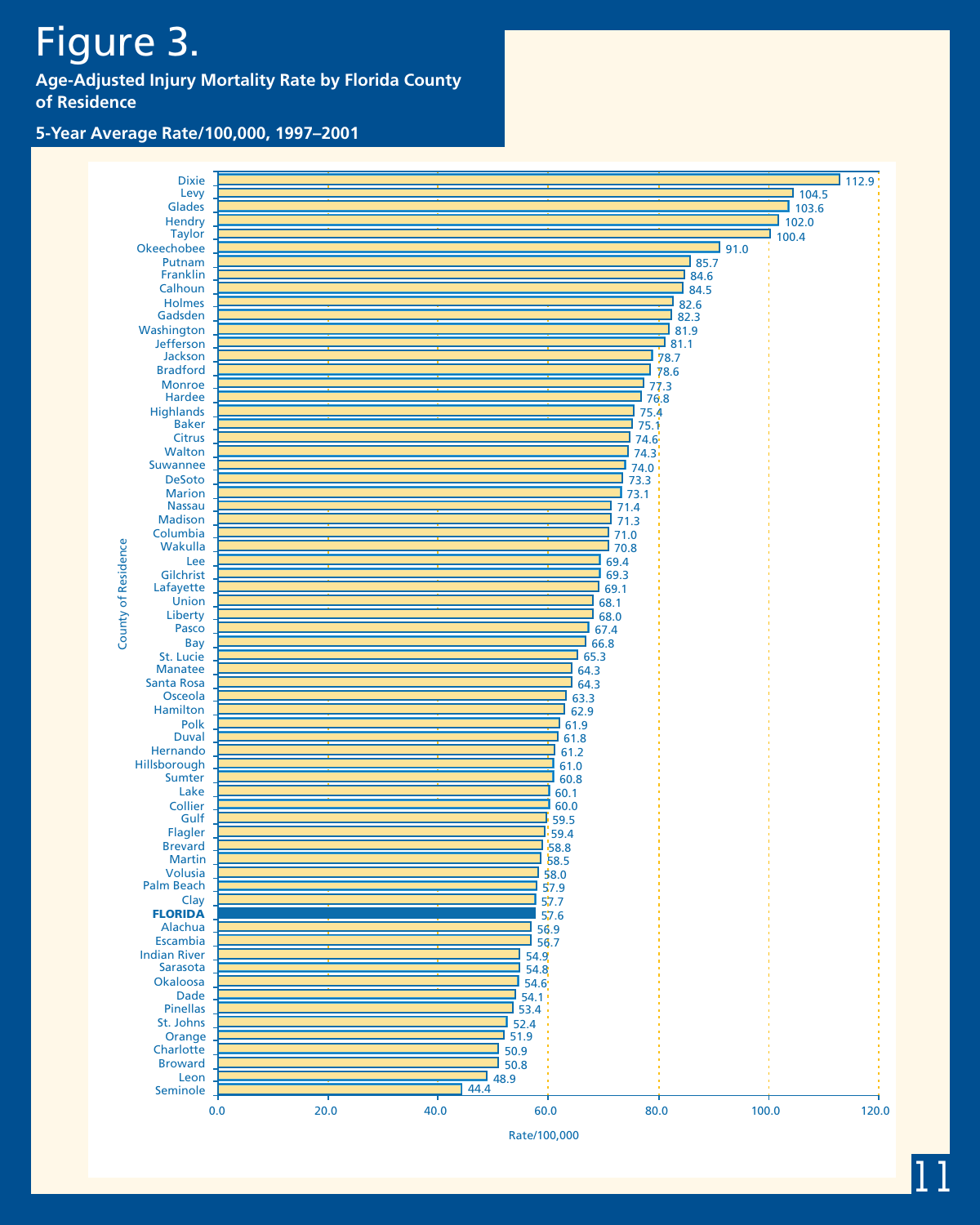Figure 4.

**1997–2001 Injury Hospitalization Rates, FL Residents Morbidity Trend by Injury Intent**



## Figure 5.

**1997–2001 Injury Hospitalization Rates, FL Residents Morbidity Trend by Injury Mechanism**

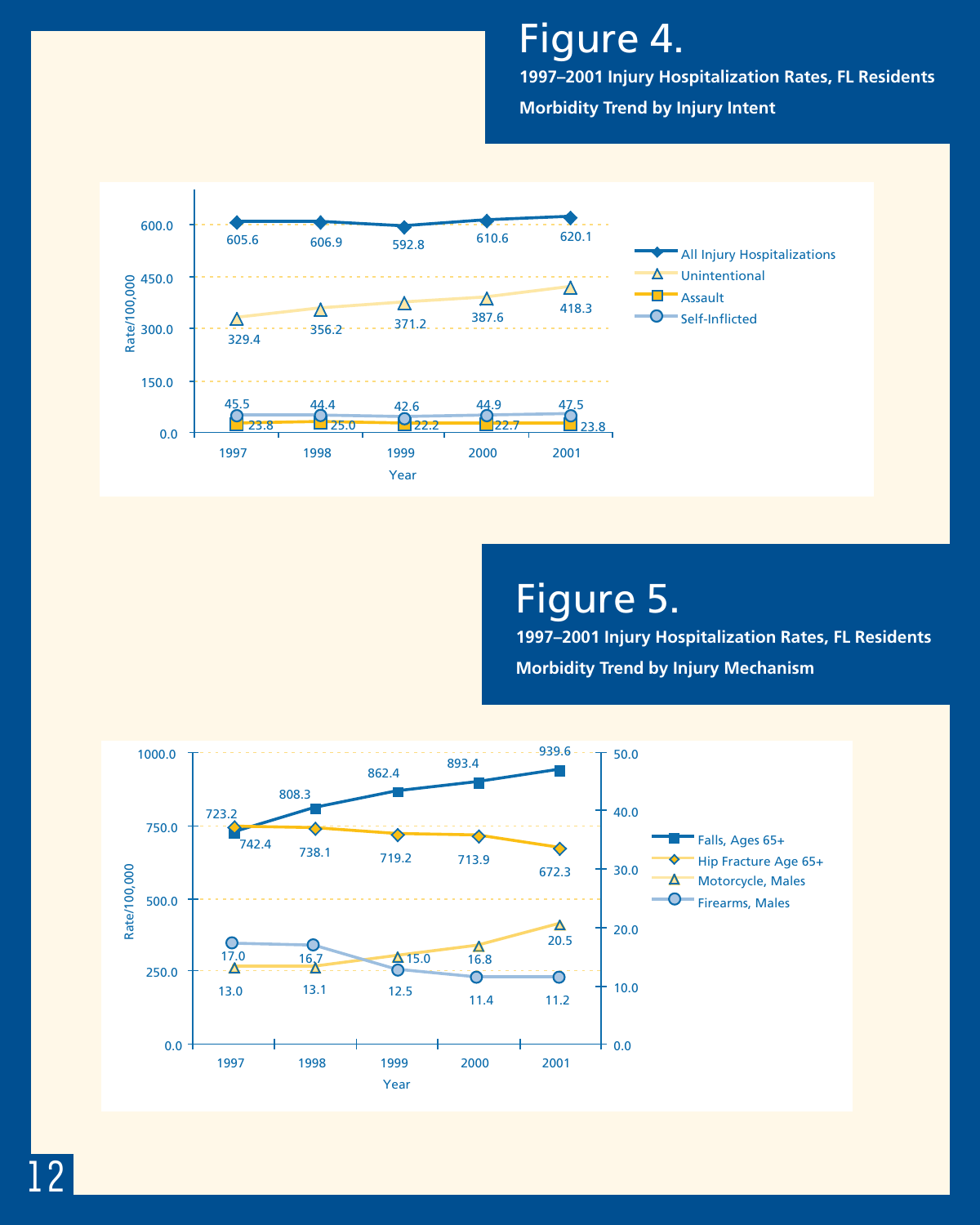# Figure 6.

**Age-Adjusted Injury Hospitalization Rate by Florida County of Residence**

#### **5-Year Average Rate/100,000, 1997-2001**

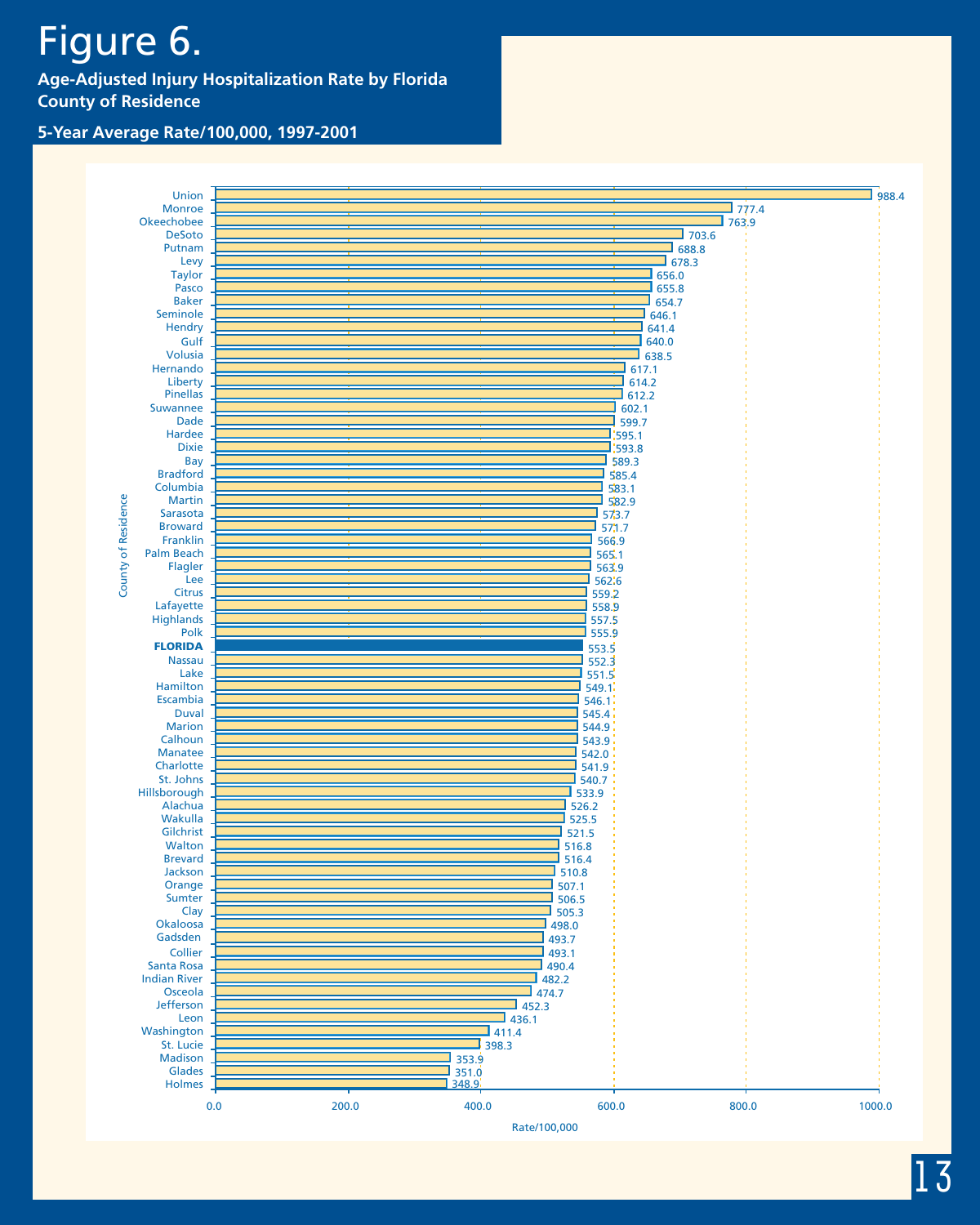**The Injury Prevention Unit was created in 1989, in what was then the Florida Department of Health and Rehabilitative Services' Bureau of Emergency Medical Services (EMS), with a three-year federally funded 402 Highway**

# Injury Prevention within the Department of Health

**Safety Grant.** This grant provided four state level staff positions and established a surveillance unit within the EMS office. In October 1989, the Center for Disease Control (CDC) provided a four-year grant for the core development of an injury prevention program in Florida. This grant provided two staff positions at the state level and one position in each county health department in five of the state's most populous counties: Broward, Dade, Duval, Hillsborough, and Palm Beach. By September 1990, a trained injury prevention staff person was in place in each of the five target counties. Drowning prevention coalitions were established in all five of the counties. Once the grant was completed, the surveillance unit ceased to operate. In addition, there was no specific injury prevention funding provided by the department to the county health departments for injury prevention initiatives.

Recognizing that long-term success of the injury prevention program required selfsufficiency rather than dependence on federal grants, four injury prevention positions were converted to state funding through the EMS trust fund. In 1992, a request was made to the Florida Legislature to permanently integrate the Injury Prevention and Control Unit into the Florida Department of Health. Although the proposed legislation was not successfully passed, the Injury Prevention Unit continued to solicit grants, operate programs, and receive financial support from the Bureau of EMS.

Florida has not had an injury prevention strategic plan since 1992. In December 2000, the department hired an injury epidemiologist to begin developing an injury surveillance system and infrastructure designed to enhance the visibility and effectiveness of injury prevention. The Injury Prevention Unit began work on developing a new plan in June 2002. To provide injury prevention with a greater visibility, the Office of Injury Prevention was established and relocated to the Division of Health Awareness and Tobacco on July 1, 2003.

A steering committee was established to help develop and implement the plan, as there is no ongoing advisory committee to provide recommendations to the department about injury prevention issues. The department submitted a legislative budget request for \$1,400,000 to provide additional infrastructure for injury prevention within the department and funding to communities for evidence-based injury prevention initiatives. Although this request was not part of the Governor's 2004-2005 Legislative Budget Request, it was considered a "work in progress" and may be considered for future funding.

The 2004-2008 Florida Injury Prevention Strategic Plan includes strategies that may be accomplished with current funding levels and resources, may require additional funding, or will be contingent upon additional funding. For this plan to be fully implemented, additional resources and funding must be made available for an injury prevention infrastructure and the initiatives at the state and local levels.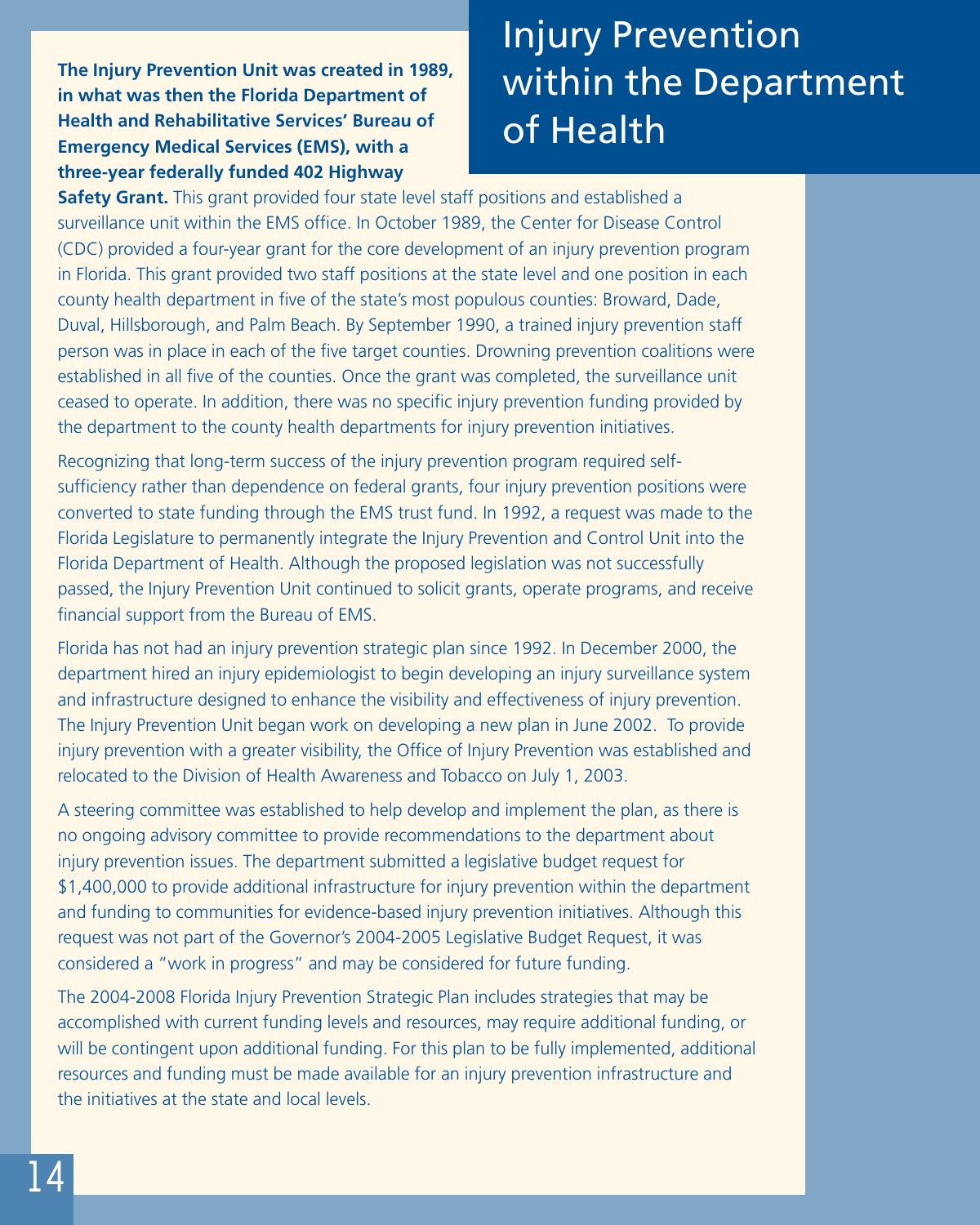# Development of Florida's 2004-2008 Injury Prevention Strategic Plan

**The Department of Health established an Injury Prevention State Plan Steering Committee to provide input into the statewide strategic plan.** This committee included diverse representation from Florida's injury prevention



community. On June 9 and 10, 2003, 29 injury prevention steering committee members and staff from the Office of Injury Prevention met in Tampa to begin the development of a five-year collaborative statewide strategic plan. The group received information on the need for a state plan, an overview of the strategic planning process, a national perspective on injury prevention, and Florida's injury prevention statistics. The group worked collaboratively to develop the mission, vision, and prioritized goals for the plan.

Responding to an invitation to join the strategic planning process, 62 injury prevention stakeholders, including the steering committee and staff from the Office of Injury Prevention, gathered in Tampa on July 28 and 29, 2003. Participants met in workgroups to recommend five-year strategies for the previously developed prioritized goals.

A draft of the 2004-2008 Florida Injury Prevention Strategic Plan was sent electronically to stakeholders, including individuals who had and had not attended the June and July strategic planning meetings, for their review and comment. Stakeholder input was incorporated into the document.

On September 22 and 23, 2003, 57 injury prevention stakeholders, including the steering committee and staff from the Office of Injury Prevention, met in Tampa to develop a first-year action plan for implementing the five-year (2004-2008) collaborative statewide strategic plan. Activities were recommended only for goals and strategies scheduled to begin implementation in 2004. This action plan outlines activities that will start in 2004, and may continue through subsequent years.

A draft of the 2004 action plan was then disseminated to more than 200 injury prevention stakeholders, which included the steering committee, staff from the Office of Injury Prevention, and those who were able and were not able to participate in strategic and action planning workshops, for review and comment. More than 30 responded and revisions were made to the action plan.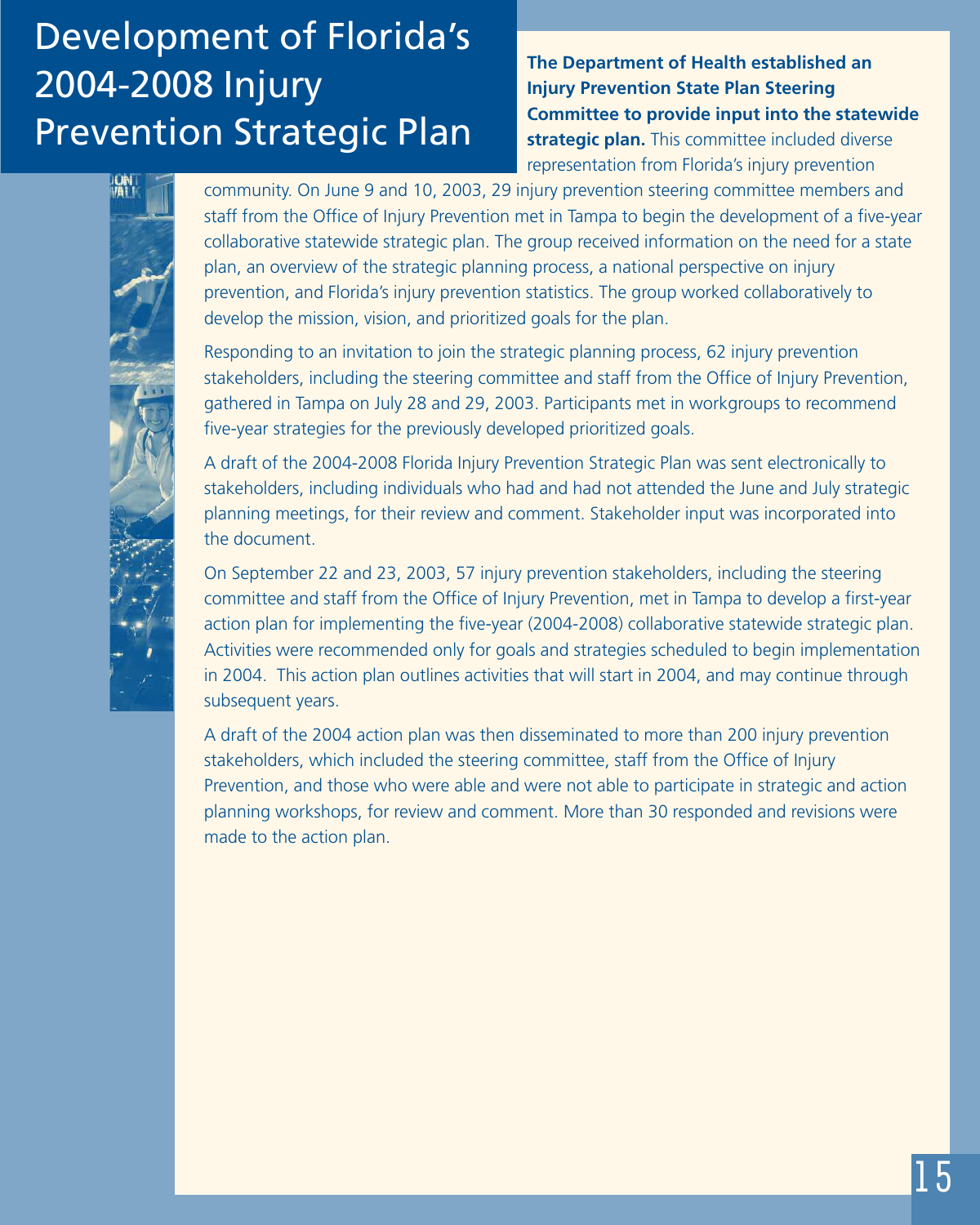**No single force working alone can accomplish everything needed to reduce the number of injuries in Florida.** More than 220 injury prevention advocates participated in this strategic

### planning process. The Office of Injury Prevention and the department would like to thank the 90 injury prevention steering committee members, stakeholders, and Office of Injury Prevention staff members who participated in the three, two-day meetings held from June through September 2003 to develop this comprehensive plan. A list of steering committee members and Office of Injury Prevention staff members is located in Appendix A. A list of stakeholders who participated in the meetings is located in Appendix B. In addition, there were approximately 134 stakeholders who received documents for review and had the opportunity to provide input into the plan. A listing of these stakeholders is located in Appendix C.

These dedicated volunteers' commitment to injury prevention is apparent through the hard work and effort that made this strategic plan possible. The injury prevention strategic plan and corresponding action plan are not intended to supplant the many outstanding community-based injury prevention efforts currently underway, but rather to complement, enhance, strengthen, and fill gaps in those initiatives.

# Acknowledgements

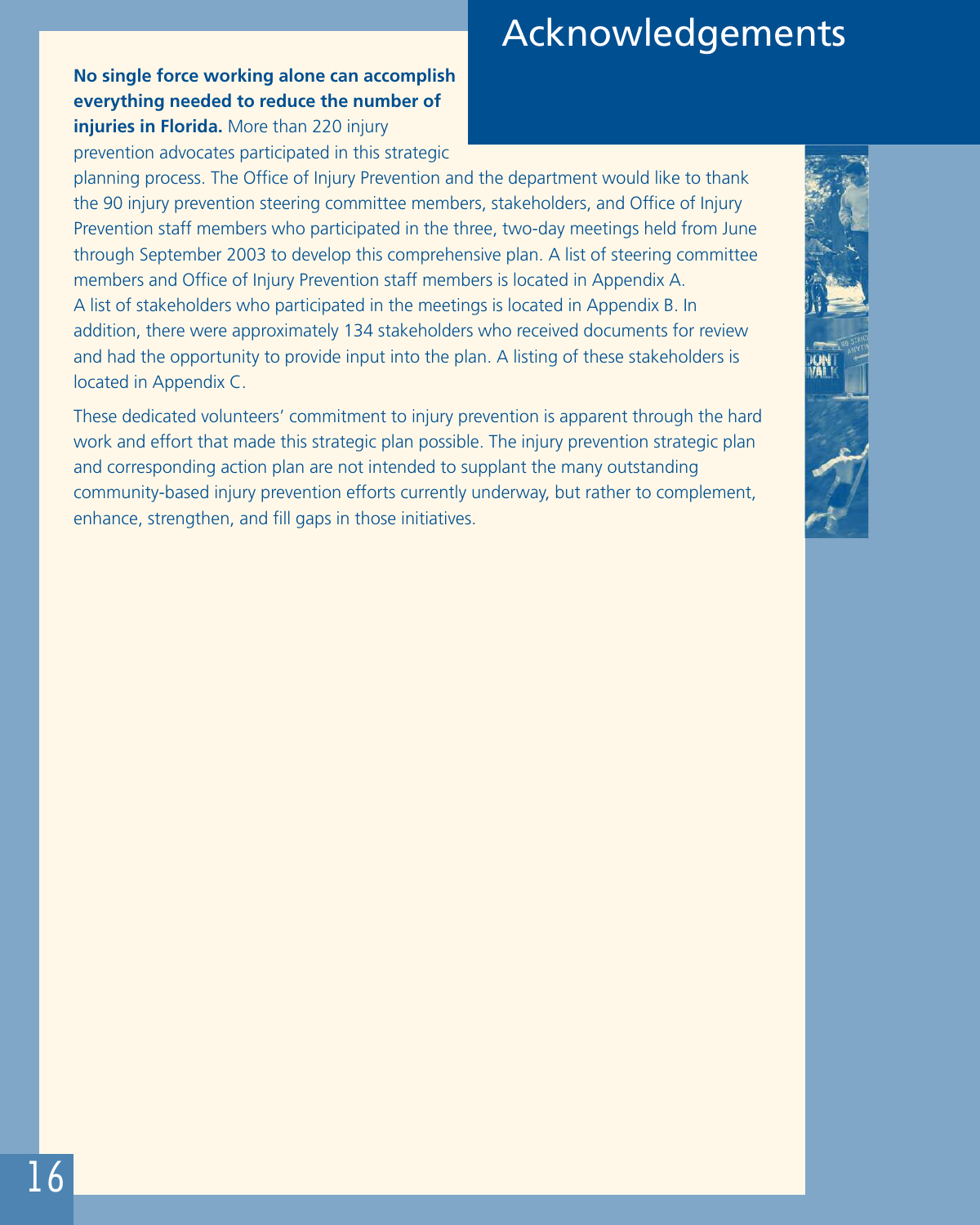## Vision and Mission

**Vision:**

Florida is safe and free of injuries.

### **Mission:**

**Our mission is to provide leadership to public and private partners dedicated to reducing Florida's injury burden.** We coordinate our efforts, prioritize needs, share resources, and promote effective approaches to injury prevention through education, advocacy, data collection, and evaluation. Representing many disciplines and diverse groups collaborating to address all injuries, we strive to save lives, reduce costs, and improve the quality of life for Florida residents and visitors.

# 2004–2008 Prioritized Five-Year Goals

**Goal 1:** Establish a sustainable infrastructure to provide leadership and to coordinate, monitor, and evaluate strategic plan implementation.

**Goal 2:** Increase public and private funding for injury prevention.

**Goal 3:** Build the capacity of communities to reduce and prevent injuries to high-risk groups and effectively address injury prevention priorities.

**Goal 4:** Increase state-of-the-art knowledge and skills in the injury prevention workforce.

**Goal 5:** Increase the use of evidence-based injury prevention interventions statewide.

**Goal 6:** Increase the quality and availability of statewide and community-specific data for planning, surveillance, and evaluation.

**Goal 7:** Build capacity and resources statewide for evaluation of injury prevention initiatives and interventions.

**Goal 8:** Strengthen advocacy and public policy to reduce and prevent injuries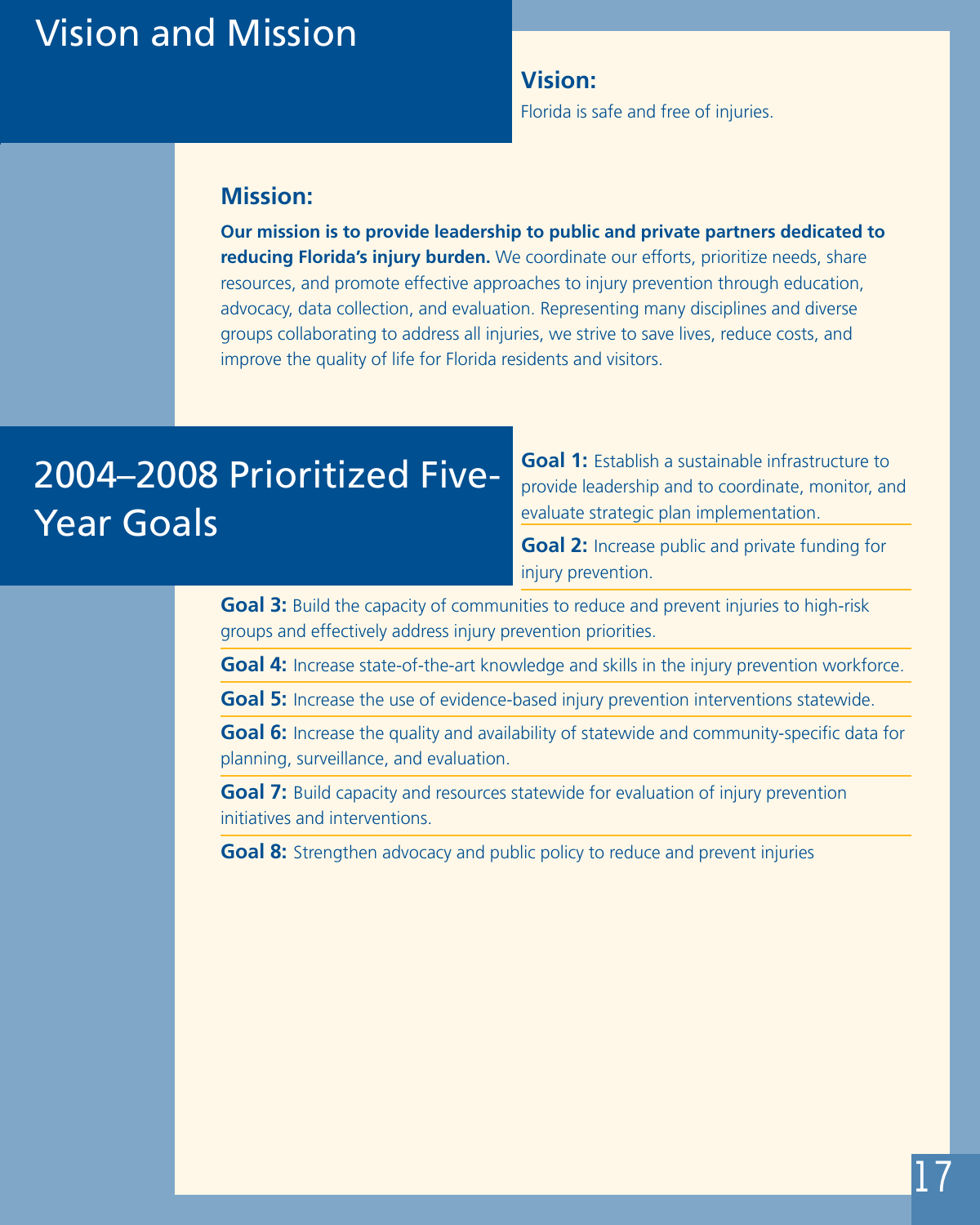### **GOAL 1: Establish a sustainable infrastructure to provide leadership and to coordinate, monitor, and evaluate strategic plan implementation.**

|                | <b>STRATEGY</b>                                                                                                                                                                                                                                                                                           | <b>TIMEFRAME</b> | LEAD(S)                                                                                    | <b>PARTNER(S)</b>                                                                                  | <b>FUNDING IMPLICATONS</b>                                                                                                               |
|----------------|-----------------------------------------------------------------------------------------------------------------------------------------------------------------------------------------------------------------------------------------------------------------------------------------------------------|------------------|--------------------------------------------------------------------------------------------|----------------------------------------------------------------------------------------------------|------------------------------------------------------------------------------------------------------------------------------------------|
| 1A             | Designate the Office of Injury Prevention (OIP)<br>within the Florida Department of Health (DOH) as<br>the lead office with responsibility for statewide<br>injury prevention leadership, collaboration, and<br>coordination.                                                                             | 2004-2008        | <b>DOH</b>                                                                                 | N/A                                                                                                | May be accomplished<br>with current funding                                                                                              |
| 1B             | Designate an injury prevention coordinator among<br>existing staff for each DOH Division and for each<br>County Health Department (CHD) or group of<br>health departments to work with local community<br>partners.                                                                                       | 2004-2008        | <b>DOH</b>                                                                                 | N/A                                                                                                | May require additional<br>funding                                                                                                        |
| 1 <sup>C</sup> | Establish an Injury Prevention Advisory Council with<br>officers to create an advisory infrastructure for<br>coordination of injury prevention.                                                                                                                                                           | 2004-2005        | DOH (OIP)                                                                                  | Injury prevention<br>stakeholders and<br>community<br>organizations.                               | No additional funding<br>required to establish<br>advisory council.<br>Additional funding<br>required for face-to-<br>face meetings.     |
| 1D             | Establish, when needed, subcommittees of the<br>Injury Prevention Advisory Council for coordinating,<br>monitoring, and evaluating the goals of the<br>strategic plan.                                                                                                                                    | 2004-2005        | <b>Injury Prevention</b><br><b>Advisory Council, DOH (OIP)</b>                             | Injury prevention<br>stakeholders and<br>community<br>organizations.                               | No additional funding<br>required to establish<br>subcommittees.<br><b>Additional funding</b><br>required for face-to-<br>face meetings. |
| <b>1E</b>      | Design, when needed, evaluation and reporting<br>mechanisms for each goal.                                                                                                                                                                                                                                | 2004-2005        | <b>Injury Prevention Advisory</b><br>Council, Goal<br>subcommittees, DOH (OIP)             | N/A                                                                                                | May be accomplished<br>with current funding                                                                                              |
| 1F             | Inventory Florida's injury prevention workforce.                                                                                                                                                                                                                                                          | 2004-2008        | DOH (OIP) (possibly<br>contracted to university)                                           | Injury prevention<br>stakeholders                                                                  | Contingent upon<br>additional funding                                                                                                    |
| 1 <sub>G</sub> | Design, establish, and publicize, through electronic<br>and non-electronic mechanisms, a comprehensive<br>injury prevention web site, including stakeholder<br>organizations with contact information, available<br>resources, information about evidence-based<br>interventions, and populations served. | 2005-2006        | DOH (OIP), DOH<br>{Information Technology<br>(IT)}, (possibly contracted<br>to university) | Injury prevention<br>stakeholders                                                                  | Contingent upon<br>additional funding                                                                                                    |
| 1H             | Conduct an annual statewide injury prevention<br>summit to provide continuing injury prevention<br>education and promote public/private partnerships.                                                                                                                                                     | 2005-2006        | <b>Injury Prevention Advisory</b><br>Council, DOH (OIP)                                    | DOH (Office of<br>Communications)<br>Injury prevention<br>stakeholders                             | Contingent upon<br>additional funding                                                                                                    |
| 11             | Develop and implement statewide/regional<br>campaigns for specific injury prevention<br>interventions.                                                                                                                                                                                                    | 2005-2008        | DOH (OIP)<br>Injury prevention<br>stakeholders                                             | DOH (Office of<br>Communications),<br>Media, Injury Prevention<br><b>Advisory Council</b>          | Contingent upon<br>additional funding                                                                                                    |
| 1 <sub>J</sub> | Design and establish annual recognition for an<br>influential individual who has demonstrated<br>commitment to injury prevention.                                                                                                                                                                         | 2005-2008        | <b>Injury Prevention</b><br><b>Advisory Council</b>                                        | Injury prevention<br>stakeholders, DOH (OIP) with current funding                                  | May be accomplished                                                                                                                      |
| 1K             | Request an assessment of Florida's injury<br>prevention efforts by an outside organization.                                                                                                                                                                                                               | 2005             | DOH (OIP)                                                                                  | <b>Injury Prevention</b><br>Advisory Council, Injury additional funding<br>prevention stakeholders | Contingent upon                                                                                                                          |

#### **Measures of success:**

- Utilize web site and disseminate information.
- Implement strategic plan.
- Establish communication linking local, regional, and state injury prevention organizations.
- Completion of assessment of Florida's injury prevention efforts by an outside organization.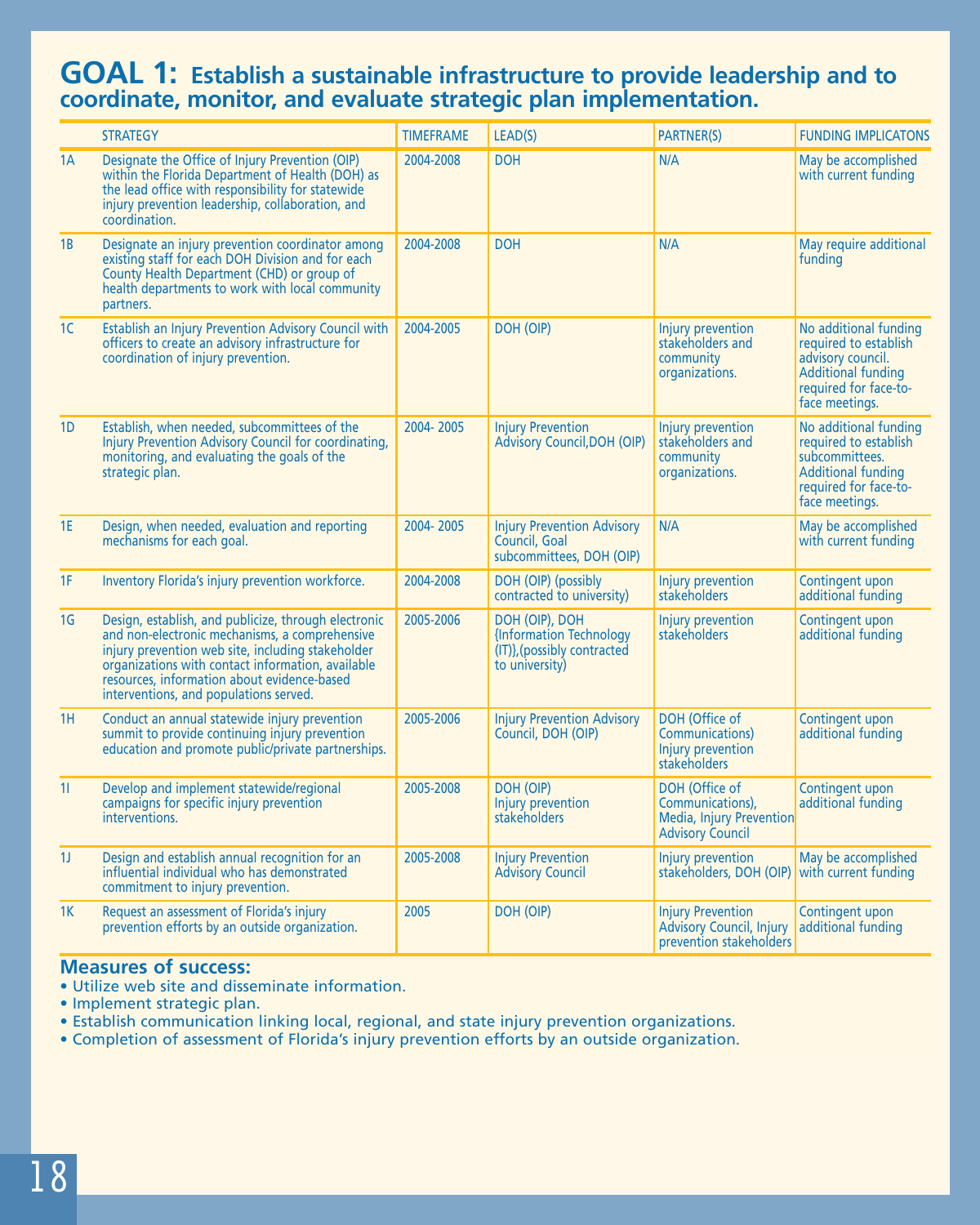## **GOAL 2: Increase public and private funding for injury prevention.**

|    | <b>STRATEGY</b>                                                                                                                                                                       | <b>TIMEFRAME</b> | LEAD(S)                                                                                                                                    | <b>PARTNER(S)</b>                                                                                                         | <b>FUNDING IMPLICATONS</b>            |
|----|---------------------------------------------------------------------------------------------------------------------------------------------------------------------------------------|------------------|--------------------------------------------------------------------------------------------------------------------------------------------|---------------------------------------------------------------------------------------------------------------------------|---------------------------------------|
| 2A | Identify current public and private injury<br>prevention funding sources.                                                                                                             | 2005-2006        | <b>Injury Prevention Advisory</b><br>Council, DOH (OIP)                                                                                    | Goal subcommittees,<br>injury prevention<br>stakeholders,<br>participating<br>organizations, data<br>source organizations | Contingent upon<br>additional funding |
| 2B | Develop partnerships with foundation(s) to assist<br>in seeking and managing funds to enhance injury<br>prevention activities throughout Florida.                                     | 2004-2008        | Florida Emergency Medicine   Injury Prevention<br><b>Foundation Learning</b><br><b>Resource Center Advisory</b><br><b>Board (FEMF/LRC)</b> | <b>Advisory Council,</b><br>DOH (OIP)                                                                                     | Contingent upon<br>additional funding |
| 2C | Develop long-term public and private funding<br>sources, including creative approaches<br>(e.g., lottery scratch-off, specialty license plates,<br>increase in drivers license fees). | 2005-2008        | <b>Injury Prevention Advisory</b><br>Council, DOH (OIP)                                                                                    | Injury prevention<br>stakeholders, elected<br>state and county<br>officials.                                              | Contingent upon<br>additional funding |

#### **Measures of success:**

• Document public/private funding sources and make available statewide.

- Select a Florida injury prevention stakeholder to sit on the Florida Emergency Medicine Foundation/Learning
- Resource Center Advisory Board (FEMF/LRC).
- Develop strategies for working with the Florida Legislature to increase funding.

### **GOAL 3: Build the capacity of communities to reduce and prevent injuries to high-risk groups and effectively address injury prevention priorities.**

|    | <b>STRATEGY</b>                                                                                                                                                      | <b>TIMEFRAME</b> | LEAD(S)                                                                                               | <b>PARTNER(S)</b>                                                                                                       | <b>FUNDING IMPLICATONS</b>                  |
|----|----------------------------------------------------------------------------------------------------------------------------------------------------------------------|------------------|-------------------------------------------------------------------------------------------------------|-------------------------------------------------------------------------------------------------------------------------|---------------------------------------------|
| 3A | Promote the use of successful injury prevention<br>strategies to local community leaders.                                                                            | 2005-2008        | DOH, Injury prevention<br>stakeholders, CHDs                                                          | N/A                                                                                                                     | May be accomplished<br>with current funding |
| 3B | Encourage community partnerships to work<br>collaboratively to reduce and prevent injuries.                                                                          | 2005-2008        | County health departments<br>(CHDs) and/or other<br>appropriate community<br>organizations/coalitions | Local injury prevention   May be accomplished<br>stakeholders, DOH (OIP) with current funding                           |                                             |
| 3C | Explore the feasibility of making appropriate injury 2005-2006<br>prevention curricula available to child-care and<br>family daycare facilities.                     |                  | DOH (OIP), Duval CHD                                                                                  | Department of Children   Contingent upon<br>and Families, CHDs,<br>local child-care and<br>family daycare<br>facilities | additional funding                          |
| 3D | Encourage community partnerships to work<br>collaboratively with the Department of Elder<br>Affairs to reduce and prevent injuries to<br>Florida's elder population. | 2005-2008        | Department of Elder<br><b>Affairs</b>                                                                 | Local injury prevention<br>stakeholders, DOH(OIP)                                                                       | May be accomplished<br>with current funding |

#### **Measures of success:**

- Establish community partnerships in local areas.
- Identify existing programs and partnerships within geographic areas.
- Clearly define high-risk groups at the local and state levels.
- Decrease specified injuries in high-risk groups.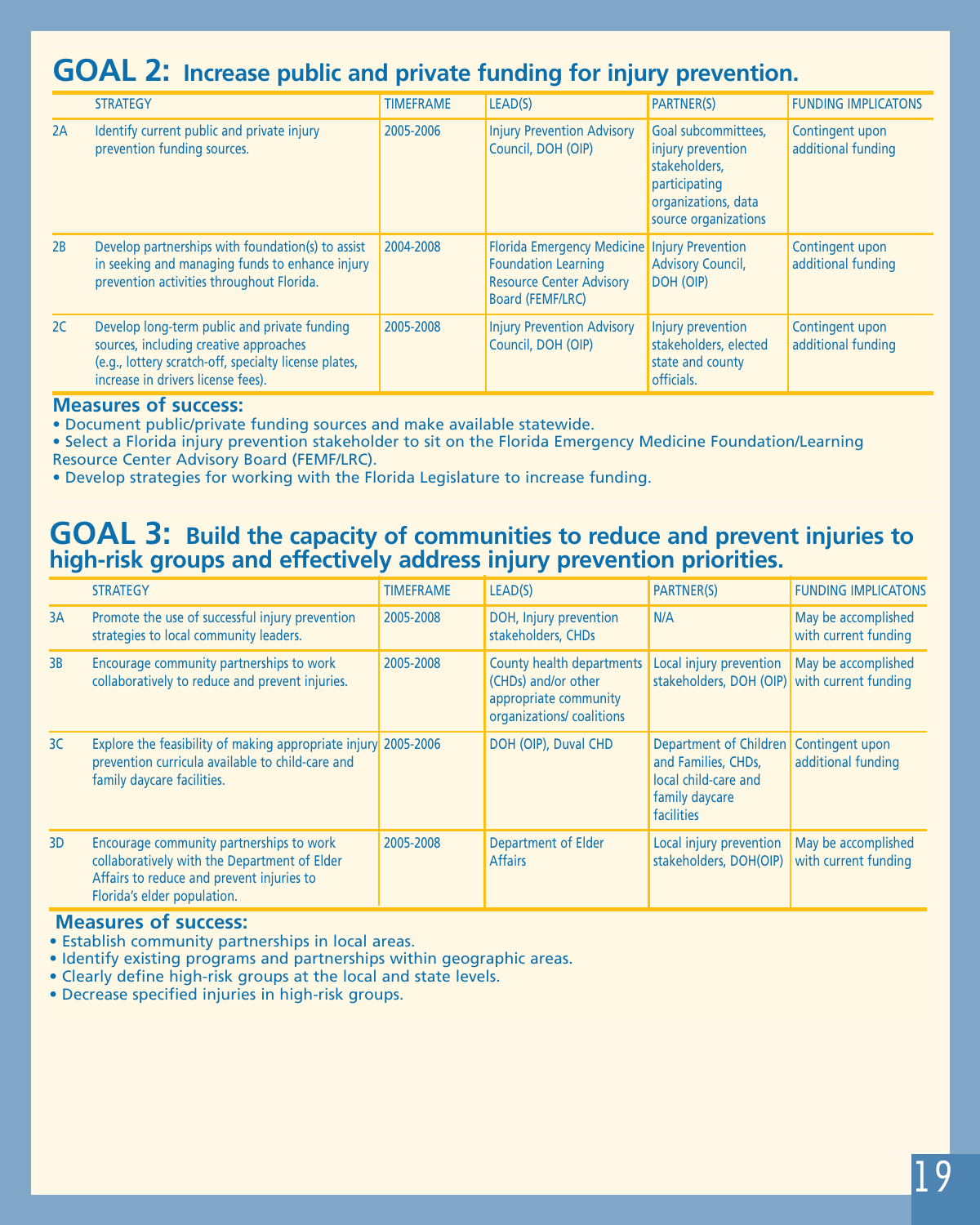## **GOAL 4: Increase state-of-the-art knowledge and skills in the injury prevention workforce.**

|                | <b>STRATEGY</b>                                                                                                                      | <b>TIMEFRAME</b> | LEAD(S)                                                                                                                                      | <b>PARTNER(S)</b>                                                                                                                                          | <b>FUNDING IMPLICATONS</b>                  |
|----------------|--------------------------------------------------------------------------------------------------------------------------------------|------------------|----------------------------------------------------------------------------------------------------------------------------------------------|------------------------------------------------------------------------------------------------------------------------------------------------------------|---------------------------------------------|
| 4A             | Include in the injury prevention web site a<br>communication network (distribution list) linking<br>the injury prevention workforce. | 2005-2006        | DOH (IT), DOH (OIP)                                                                                                                          | Injury prevention<br><b>stakeholders</b>                                                                                                                   | Contingent upon<br>additional funding       |
| 4B             | Plan, provide, and evaluate training/educational<br>opportunities for the injury prevention workforce.                               | 2005-2008        | <b>Professional organizations</b>                                                                                                            | Colleges/universities,<br>injury prevention<br>stakeholders                                                                                                | Contingent upon<br>additional funding       |
| 4C             | Provide injury prevention training/education for<br>injury prevention workforce.                                                     | 2005-2007        | University of South Florida<br><b>College of Public Health</b><br>Department of Elder<br>Affairs, Florida<br><b>International University</b> | Colleges/universities,<br>DOH (OIP), injury<br>prevention<br>stakeholders,<br>public health<br>professionals                                               | Contingent upon<br>additional funding       |
| 4 <sub>D</sub> | Encourage the public/private sector to support<br>injury prevention training/education.                                              | 2005-2008        | Injury prevention<br>stakeholders, professional<br>organizations                                                                             | Colleges/universities,<br>CHDs, DOH (OIP),<br>parks and recreation,<br>school boards                                                                       | May be accomplished<br>with current funding |
| <b>4E</b>      | Advocate with grantors to incorporate injury<br>prevention training and/or education as a<br>fundable category.                      | 2005-2008        | <b>Injury Prevention</b><br><b>Advisory Council</b>                                                                                          | <b>CDC, Robert Wood</b><br>Johnson Foundation,<br><b>Florida Public Health</b><br><b>Association (FPHA)</b><br>private funding<br>organizations, DOH (OIP) | May be accomplished<br>with current funding |

#### **Measures of success:**

• Provide training for members of Florida's injury prevention workforce.

• Establish and utilize a communication network.

• Document incorporation of injury prevention training requirements by grantors in funding guidelines.

• Public and private employers encourage and provide resources to staff to travel to injury prevention conferences and trainings.

### **GOAL 5: Increase the use of evidence-based injury prevention interventions statewide.**

|           | <b>STRATEGY</b>                                                                                                                                                                                         | <b>TIMEFRAME</b> | LEAD(S)                                                                                                                                             | <b>PARTNER(S)</b>                                                                          | <b>FUNDING IMPLICATONS</b>            |
|-----------|---------------------------------------------------------------------------------------------------------------------------------------------------------------------------------------------------------|------------------|-----------------------------------------------------------------------------------------------------------------------------------------------------|--------------------------------------------------------------------------------------------|---------------------------------------|
| 5A        | Identify and compile existing "best practices" in<br>research literature that would promote successful<br>injury prevention strategies.                                                                 | 2005-2008        | University of South Florida<br>(USF), University of Miami<br>(UM), Florida State<br>University (FSU), and<br>other universities to be<br>determined | Injury prevention<br>stakeholders, CDC,<br>local health planning<br><b>councils</b>        | Contingent upon<br>additional funding |
| <b>5B</b> | Identify and disseminate the results of evidence-<br>based intervention research.                                                                                                                       | 2005-2006        | <b>USF</b>                                                                                                                                          | UM, FSU, and other<br>universities to be<br>determined                                     | Contingent upon<br>additional funding |
| 5C        | Identify gaps in the availability of evidence-based<br>injury prevention interventions and encourage the<br>development and dissemination of new and<br>existing interventions to fill identified gaps. | 2007-2008        | USF, UM, FSU, and other<br>universities to be<br>determined                                                                                         | DOH (OIP), injury<br>prevention<br>stakeholders, CDC,<br>local health planning<br>councils | Contingent upon<br>additional funding |

#### **Measures of success:**

- Establish a baseline of evidence-based interventions, resources, and associated data.
- Increase the number of injury prevention programs utilizing evidence-based interventions.
- Improve the collection, integration, and dissemination of data associated with evidence-based interventions.
- Increase the number of individuals who access and use data associated with evidence-based interventions.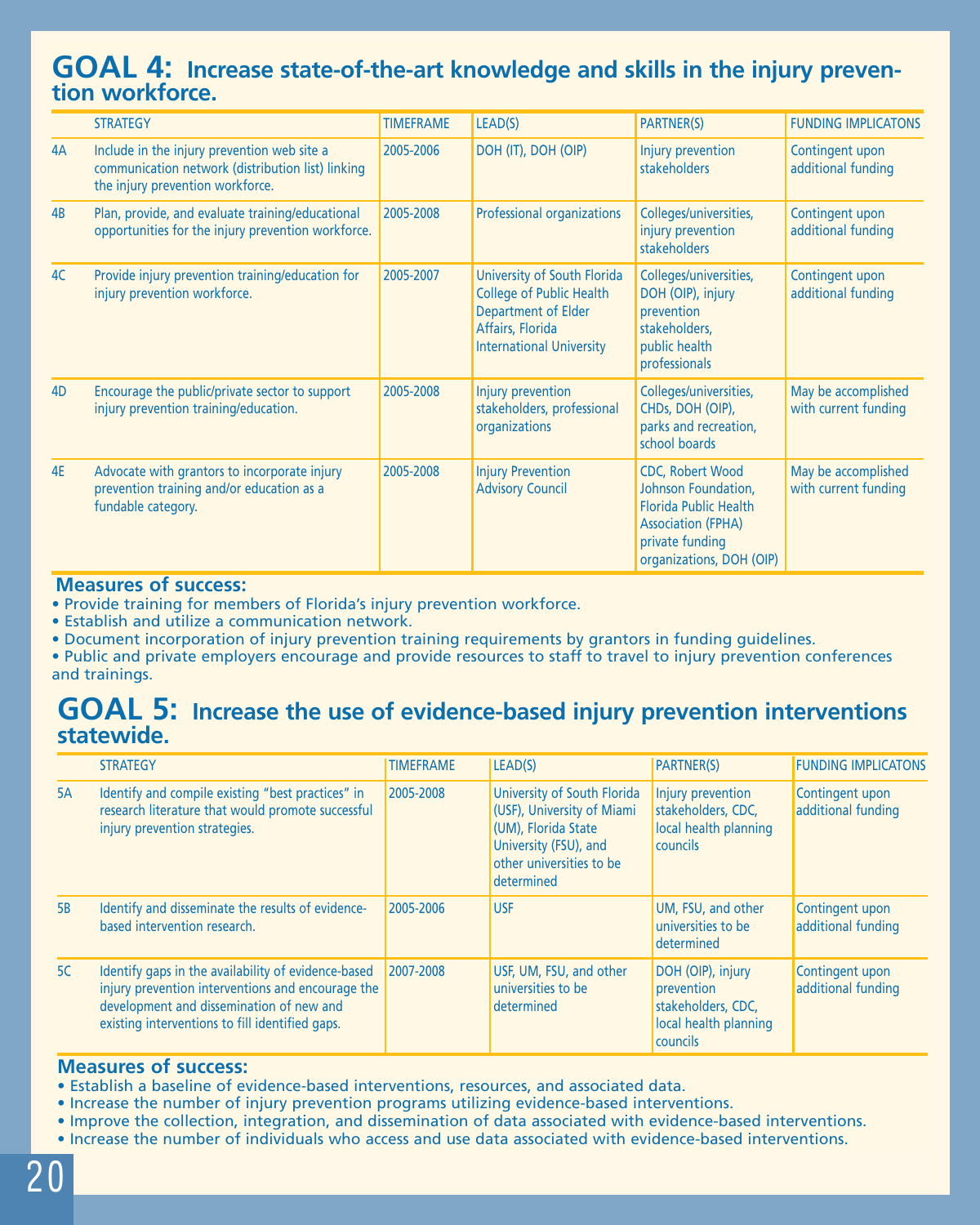### **GOAL 6: Increase the quality and availability of statewide and communityspecific data for planning, surveillance, and evaluation.**

|                | <b>STRATEGY</b>                                                                                                                                                                                                                         | <b>TIMEFRAME</b> | LEAD(S)                                                                                                  | <b>PARTNER(S)</b>                                                                                                                                                                             | <b>FUNDING IMPLICATONS</b>                  |
|----------------|-----------------------------------------------------------------------------------------------------------------------------------------------------------------------------------------------------------------------------------------|------------------|----------------------------------------------------------------------------------------------------------|-----------------------------------------------------------------------------------------------------------------------------------------------------------------------------------------------|---------------------------------------------|
| 6A             | Partner to develop a centralized medical examiner<br>data reporting system.                                                                                                                                                             | 2004-2008        | Injury prevention<br>stakeholders                                                                        | <b>Florida Department of</b><br>Law Enforcement                                                                                                                                               | Contingent upon<br>additional funding       |
| 6 <sub>B</sub> | Partner to develop a comprehensive child-death<br>review team and database.                                                                                                                                                             | 2005-2008        | Injury prevention<br>stakeholders                                                                        | <b>EMS for Children, Vital</b><br>Statistics, medical<br>examiners, Department<br>of Children and Families,<br><b>Children's Medical</b><br>Services, State Child<br><b>Death Review Team</b> | Contingent upon<br>additional funding       |
| 6C             | Partner to improve the quality of external cause of<br>injury coding (E-coding) identified from hospital<br>discharge data.                                                                                                             | 2004-2008        | Injury prevention<br>stakeholders                                                                        | <b>Agency for Health Care</b><br><b>Administration (AHCA)</b><br><b>Florida Hospital</b><br><b>Association (FHA)</b>                                                                          | Contingent upon<br>additional funding       |
| 6 <sub>D</sub> | Advocate for the collection of emergency<br>department data for its usefulness as a source of<br>information about statewide injury morbidity.                                                                                          | 2005-2006        | Injury prevention<br>stakeholders, AHCA                                                                  | <b>EMS Advisory Council,</b><br>FEMF/LRC, Bureau of<br><b>EMS</b>                                                                                                                             | May be accomplished<br>with current funding |
| <b>6E</b>      | Advocate for the enhancement of additional<br>injury-related questions on statewide behavioral<br>surveillance surveys.                                                                                                                 | 2004-2008        | DOH, Department of<br>Education, DOH (Bureau of<br><b>Chronic Disease and Bureau</b><br>of Epidemiology) | Mental health and<br>substance abuse<br>prevention agencies                                                                                                                                   | Contingent upon<br>additional funding       |
| 6F             | Determine the feasibility of developing a<br>patient-level EMS data reporting system.                                                                                                                                                   | 2005-2008        | DOH, Injury prevention<br>stakeholders                                                                   | CHDs, EMS providers,<br>trauma agencies                                                                                                                                                       | Contingent upon<br>additional funding       |
| 6G             | Identify methods to determine the impact of<br>injuries on high-risk groups and communities<br>(e.g., injury outcomes, years of life lost, costs of<br>health care and rehabilitation, burden of injury)<br>with existing data sources. | 2004-2008        | DOH (OIP)                                                                                                | Colleges/universities,<br>local health planning<br>councils, community<br>partnerships                                                                                                        | Contingent upon<br>additional funding       |

#### **Measures of success:**

• Implement an electronic data collection system within all 24 medical examiner districts in Florida.

• Acquire annual data from all 24 medical examiner districts that describes the incidence and circumstances of injuryrelated deaths.

• Upgrade Florida's existing child-death review system from examining only abuse-related deaths to include all child deaths.

• Develop a mechanism for disseminating data from the expanded child-death review system to the state injury surveillance system and counties for children under state guardianship.

• Create three or four dedicated fields within the hospital discharge database for coding external cause of injury.

• Disseminate to counties annual data on injuries treated at hospital emergency departments.

• Increase the number of injury-related questions on the state-administered Behavioral Risk Factor Surveillance System (BRFSS) and Youth Risk Behavior Surveillance System (YRBSS).

• Modify the existing aggregate emergency medical services data collection system to include useful data targeted at priority injuries and risk factors.

• Develop and pilot test a prototype for a statewide patient-based emergency medical services data collection system.

• Link medical examiner data to vital statistics death certificates to develop a two-source fatality surveillance system. • Link pre-hospital data to emergency department and/or hospital discharge data.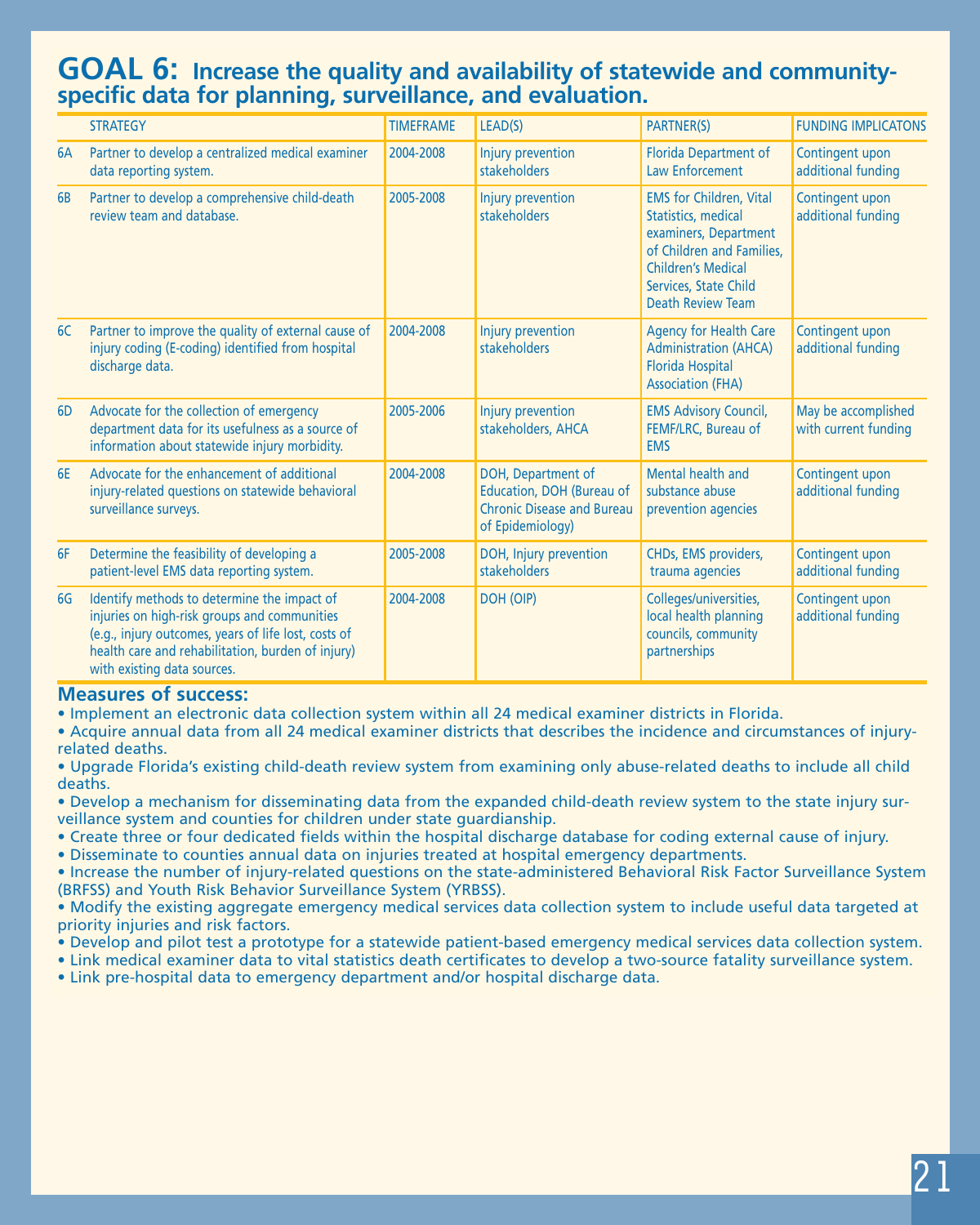## **GOAL 7: Build capacity and resources statewide for evaluation of injury prevention initiatives and interventions.**

|           | <b>STRATEGY</b>                                                                                                                                                                                                                                                                                                                                                                             | <b>TIMEFRAME</b> | LEAD(S)                                                     | <b>PARTNER(S)</b>                                                                            | <b>FUNDING IMPLICATONS</b>     |
|-----------|---------------------------------------------------------------------------------------------------------------------------------------------------------------------------------------------------------------------------------------------------------------------------------------------------------------------------------------------------------------------------------------------|------------------|-------------------------------------------------------------|----------------------------------------------------------------------------------------------|--------------------------------|
| 7A        | Identify and assess evaluation methods currently<br>used by injury prevention programs.                                                                                                                                                                                                                                                                                                     | 2005-2007        | To be determined                                            | Universities, providers<br>of evaluation services                                            | Requires additional<br>funding |
| 7B        | Implement evaluation training for the injury<br>prevention workforce based upon assessment<br>results.                                                                                                                                                                                                                                                                                      | 2006-2008        | To be determined                                            | Universities, providers<br>of evaluation services                                            | Requires additional<br>funding |
| 7C        | Establish an evaluation network to provide<br>guidance for program evaluations.                                                                                                                                                                                                                                                                                                             | 2005-2008        | To be determined                                            | Universities, providers<br>of evaluation services                                            | Requires additional<br>funding |
| 7D        | Include in the comprehensive injury prevention<br>web site links to existing evaluation programs and<br>web-based evaluation training modules. Also<br>include a menu of available injury-specific<br>evaluation protocols for programs of different<br>sizes, a listing of evaluation consultants, and an<br>online searchable "sign-up" page to share<br>programs and evaluation methods. | 2006-2008        | <b>DOH</b>                                                  | Universities, providers<br>of evaluation services,<br><b>CDC</b>                             | Requires additional<br>funding |
| <b>7E</b> | Designate one or more individuals qualified and<br>available to provide technical assistance with<br>evaluation.                                                                                                                                                                                                                                                                            | 2006-2008        | USF, UM, FSU, and other<br>universities to be<br>determined | Universities, providers<br>of evaluation services,<br>CDC, local health<br>planning councils | Requires additional<br>funding |
| 7F        | Provide and/or identify funding to support<br>agencies conducting formal evaluations.                                                                                                                                                                                                                                                                                                       | 2005-2008        | To be determined                                            | To be determined                                                                             | Requires additional<br>funding |

#### **Measures of success:**

• Establish evaluation component of web site.

• Identify a person to provide technical assistance with evaluation.

• Increase funding sources for the agencies conducting formal program evaluations and make available for all injury prevention agencies.

## **GOAL 8: Strengthen advocacy and public policy to reduce and prevent injuries.**

|                | <b>STRATEGY</b>                                                                                                                  | <b>TIMEFRAME</b> | LEAD(S)                                      | <b>PARTNER(S)</b>                                                      | <b>FUNDING IMPLICATONS</b>                  |
|----------------|----------------------------------------------------------------------------------------------------------------------------------|------------------|----------------------------------------------|------------------------------------------------------------------------|---------------------------------------------|
| <b>8A</b>      | Seek enabling legislation to establish a permanent   2004-2005<br>Injury Prevention Advisory Council within DOH.                 |                  | <b>DOH</b>                                   | Injury prevention<br>stakeholders                                      | May be accomplished<br>with current funding |
| <b>8B</b>      | Use Injury Prevention Advisory Council to promote<br>statewide legislative policy agenda.                                        | 2005-2008        | <b>Injury Prevention Advisory</b><br>Council | FPHA and injury<br>prevention stakeholders with current funding        | May be accomplished                         |
| 8C             | Develop position papers in support of the<br>consensus legislative/policy agenda.                                                | 2005-2008        | <b>Injury Prevention Advisory</b><br>Council | <b>FPHA and injury</b><br>prevention stakeholders with current funding | May be accomplished                         |
| 8 <sub>D</sub> | Identify sponsors for legislative priorities on the<br>consensus agenda.                                                         | 2005-2008        | <b>Injury Prevention Advisory</b><br>Council | <b>FPHA and injury</b><br>prevention stakeholders with current funding | May be accomplished                         |
| <b>8E</b>      | Plan and implement collaborative statewide<br>advocacy initiatives in support of the prioritized<br>legislative / policy agenda. | 2005-2008        | <b>Injury Prevention Advisory</b><br>Council | <b>FPHA and injury</b><br>prevention stakeholders with current funding | May be accomplished                         |

#### **Measure of success:**

• Pass legislation consistent with Injury Prevention Strategic Plan's goals and strategies.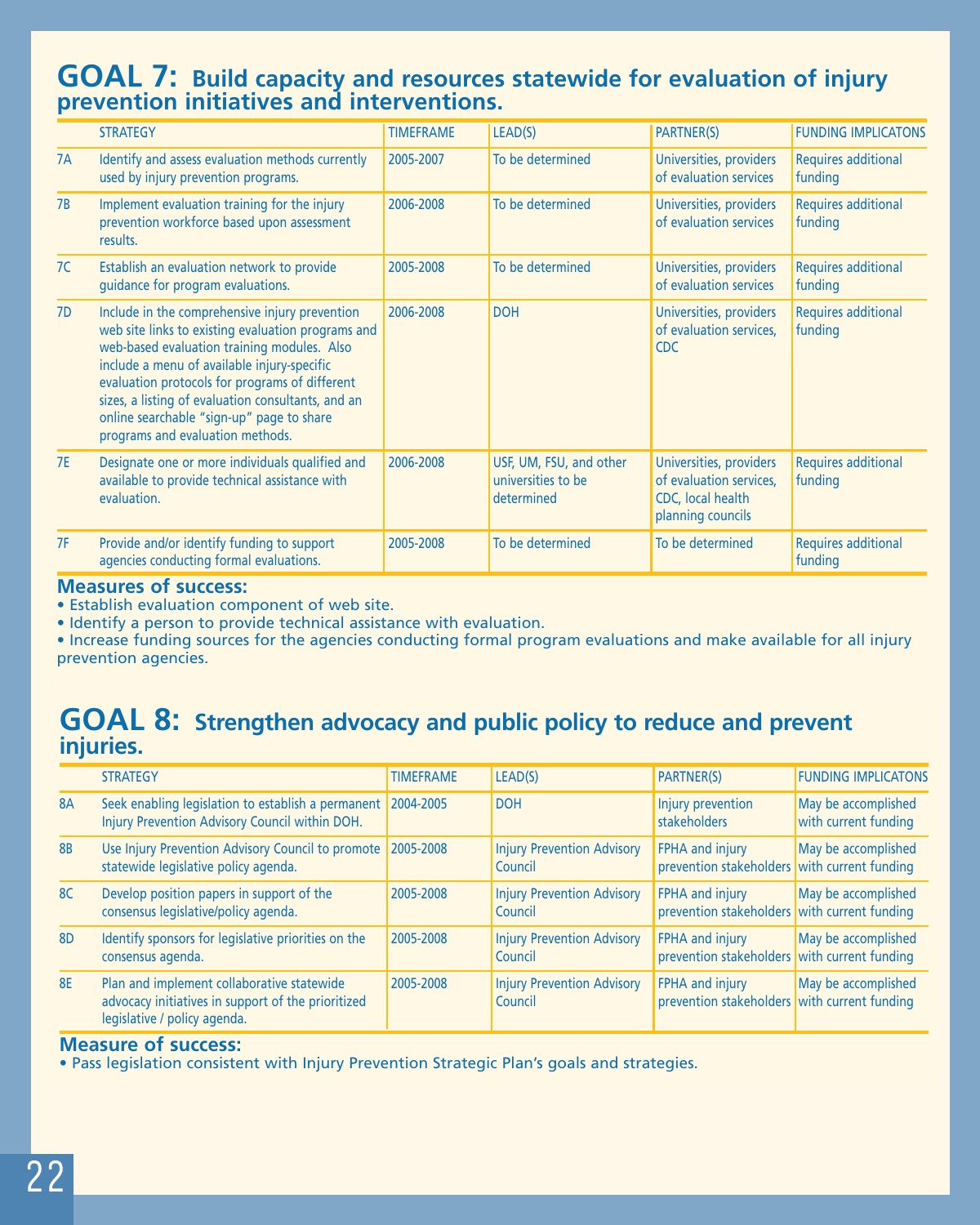## Appendix A Florida Injury Prevention Steering Committee Members



**Edna Apostol** Gulf Coast South Area Health Education Center Program

University of South Florida Tampa, FL

**Lt. Colonel Larry Austin** Florida Department of Highway Safety and Motor Vehicles Tallahassee, FL

**Joanne Chambers-Emerson** Tampa General Hospital/Florida Poison Control Center Tampa, FL

**Stephen Cohn, M.D.** Ryder Trauma Center Miami, FL

**Steve Dearwater** University of Miami Miami, FL

**Sandra Dreker** Brain Injury Association of Florida SAFE KIDS Florida Pompano Beach, FL

**John Geeslin, M.D.** Lake Sumter EMS Emergency Medical Director's Association Lake Sumter, FL

**Pam Harrington** Suicide Prevention Action Network Ponte Verda Beach, FL

**Lea Heberlein-Larson** DOH/Florida Public Health Association Tampa, FL

**Chief David James** Miami-Dade Fire Rescue Miami, FL

**Celeste Kallenborn** Florida Association of Trauma Program **Managers** Tampa General Hospital Tampa, FL

**Kathleen Keller** AAA Heathrow, FL

**Karen Liller, Ph.D.** USF College of Public Health Tampa, FL

**Gene Madden and Duff Maki** Department of Agriculture and Consumer **Services** Tallahassee, FL

**Matt McKibbin and Faye Johnson** Department of Education Tallahassee, FL

**Ferne Moore, M.D.** EMS Advisory Council/ Florida Injury Prevention Program for Seniors Tampa, FL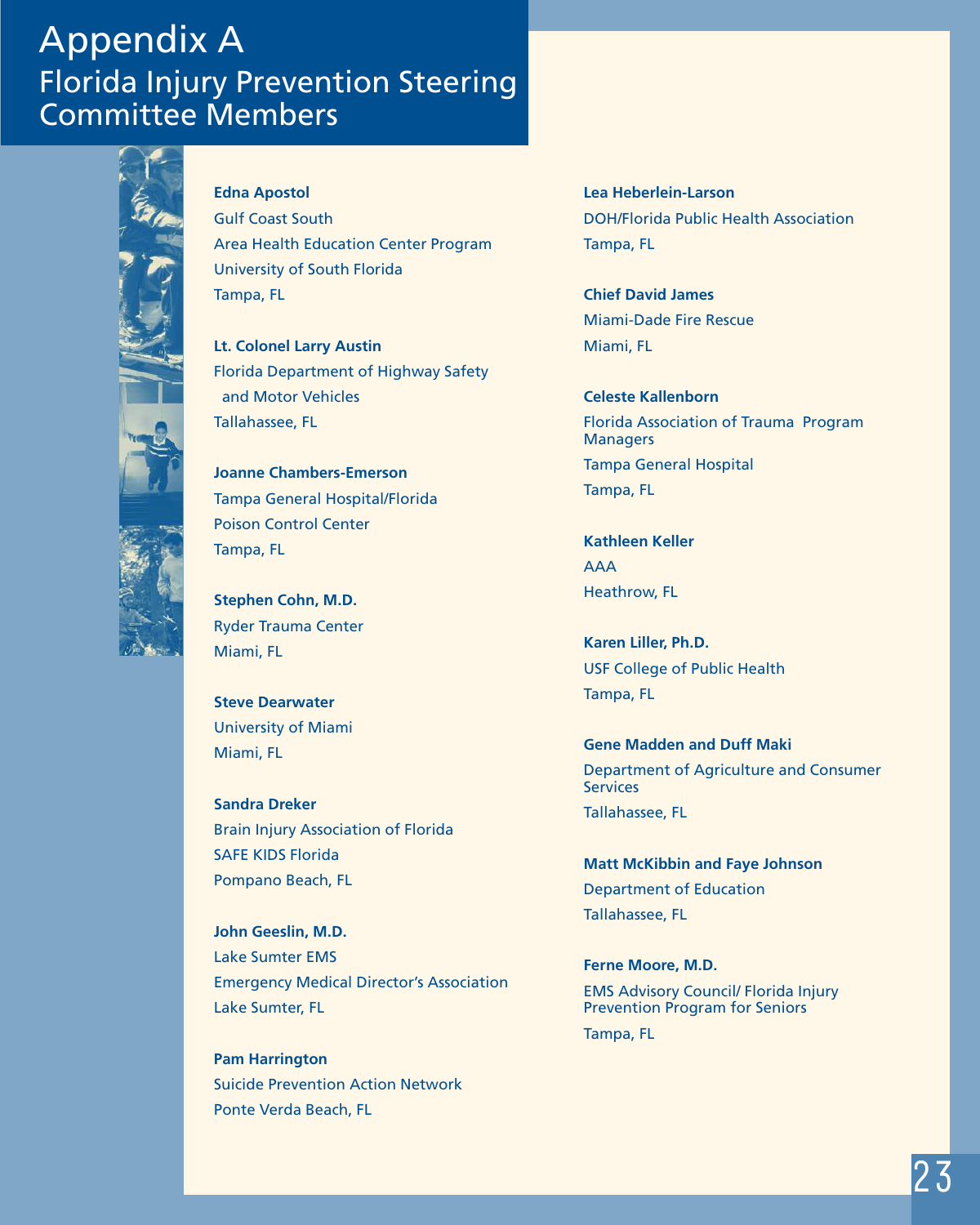**Karen Peterson** Florida Hospital Association Tallahassee, FL

**Ed Rice** Department of Transportation Tallahassee, FL

**Valerie Risher** Indian River CHD Vero Beach, FL

**Captain E. F. Rollins** United States Coast Guard Miami, FL

**Ellen Schmidt** Children's Safety Network Washington, DC

**Rick Slevenski, M.D.** DOH/Emergency Medical Operations EMS Medical Director's Association Tallahassee, FL

#### **Mimi Sutherland**

Jackson Memorial Hospital/SAFE KIDS Florida/Chair, Brain and Spinal Cord Injury Advisory Council

Miami, FL

**Karen Wiggins** DOH/Emergency Medical Operations Emergency Medical Services for Children/SAFE KIDS Florida Tallahassee, FL

**Xan Young** Children's Safety Network Washington, DC

Department of Health Division of Health Access and Tobacco: **Jane Parker Robin Peters Freida Travis Roger Twitchel Lisa VanderWerf Hourigan Phil Williams**  Tallahassee, FL

**Annie Neasman** Department of Health Office of the Secretary

**Sharon Dorfman** SPECTRA Consultant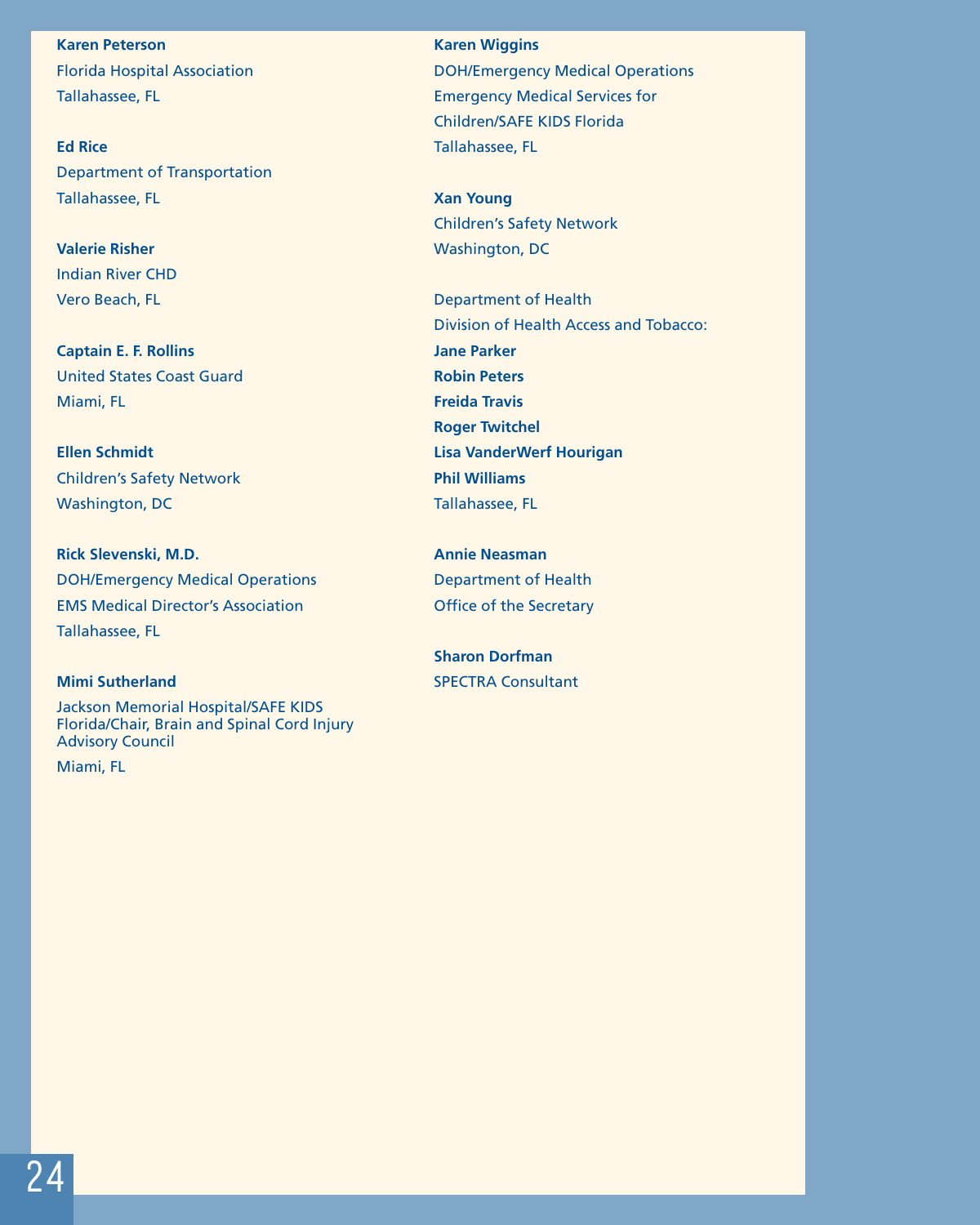## Appendix B Stakeholder Meeting Participants List



**Wayne Ambrose** DOH/Charlotte CHD Punta Gorda, FL

**Julia Belkowitz, M.D.** University of Miami Miami, FL

**Syndi Bultman** Lee Memorial Hospital Ft. Myers, FL

**Yoli Buss** AAA/SAFE KIDS Florida Tampa, FL

**Janegayle Boyd** Florida Association of Homes for the Aging Tallahassee, FL

**Patricia Byers, M.D.** University of Miami Miami, FL

**Jessica Capote-Dishaw** Jackson Memorial Hospital Miami, FL

**Jean Carver** DOH/St. Johns CHD St. Augustine, FL

**Dianna Chizmas** DOH/Polk CHD Bartow, FL

**Carol Conroy** DOH/Duval CHD Jacksonville, FL

**Lisa Cousins** Think First of North Florida Pensacola, FL

**Charlotte Curtis** DOH/Family Health Services Tallahassee, FL

**Eric Douglas**  Diver's Alert Network Services, Incorporated Tampa, FL

**Susan Eddins** Epilepsy Services of West Central Florida Tampa, FL

**Jackie Griffin-Doherty** Suncoast Operation PAR Incorporated Tampa, FL

**Rosaly Guzman** DOH/Seminole CHD Sanford, FL

**Mike Haney, Ph.D.** DOH/Children's Medical Services Tallahassee, FL

**Mary Heintz** DOH/Family Health Services Tallahassee, FL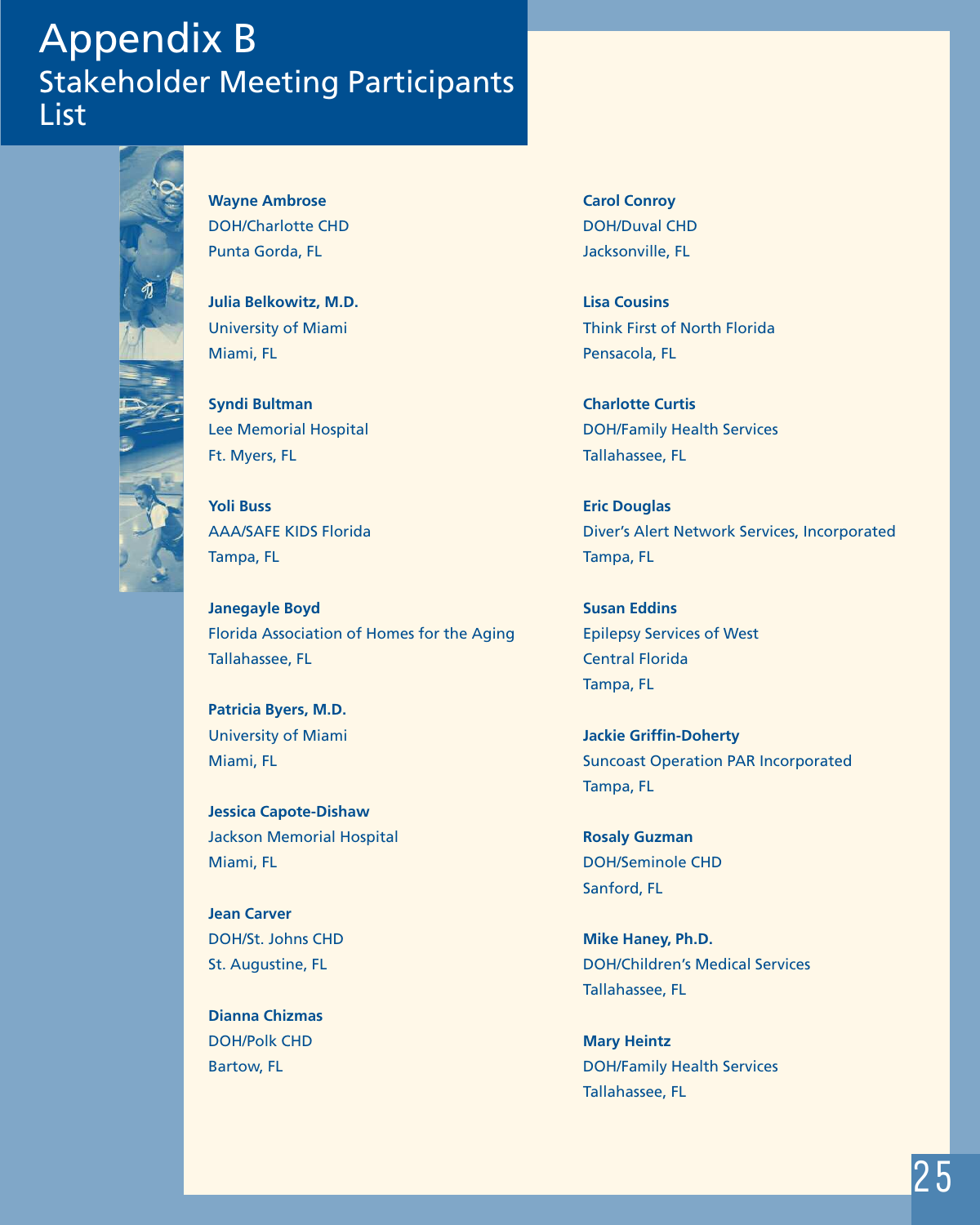**Terry Henry** University of West Florida Pensacola, FL

**Elmer Holt** Seminole County Public Safety Sanford, FL

**Gillian Hotz, Ph.D.** Jackson Memorial/Ryder Trauma Center Miami, FL

**Lou Jorden** DOH/Polk CHD Bartow, FL

**Larry Lee** DOH/St. Lucie CHD Ft. Pierce, FL

**Janet Lehman** Florida Department of Elder Affairs Florida Injury Prevention Program for Seniors Tallahassee, FL

**Deborah Mulligan-Smith, M.D.** Nova Southeastern University Fort Lauderdale, FL

**Andrea Lewis** Florida Association of Homes for the Aging Tallahassee, FL

**Nick LoCicero** Tampa Fire Rescue Tampa, FL

**Wendy Loomis** DOH/Pinellas CHD St. Petersburg, FL

**Barbara Mabee** DOH/Pinellas CHD St. Petersburg, FL

**Jeannine Martin** DOH/Pinellas CHD St. Petersburg, FL

**Pam Martin** Florida Department of Financial Services Tallahassee, FL

**Steve McCloskey** DOH/Duval CHD Jacksonville, FL

**Karen McHenry** Indian River SAFE KIDS Indian River Healthy Start Coalition Vero Beach, FL

**Deb Millsap** DOH/Collier CHD Naples, FL

**Tersa Moran** DOH/Orange CHD Orlando, FL

**Karen Pesce** MORE Health, Incorporated Tampa, FL

**Alice Peterson** DOH/Pasco CHD New Port Richey, FL

**Glenn Price** DOH/Hendry CHD LaBelle, FL

**Cheri Rufener** DOH/Orange CHD Orlando,FL

**Pamela Santucci** DOH/Broward CHD Ft. Lauderdale, FL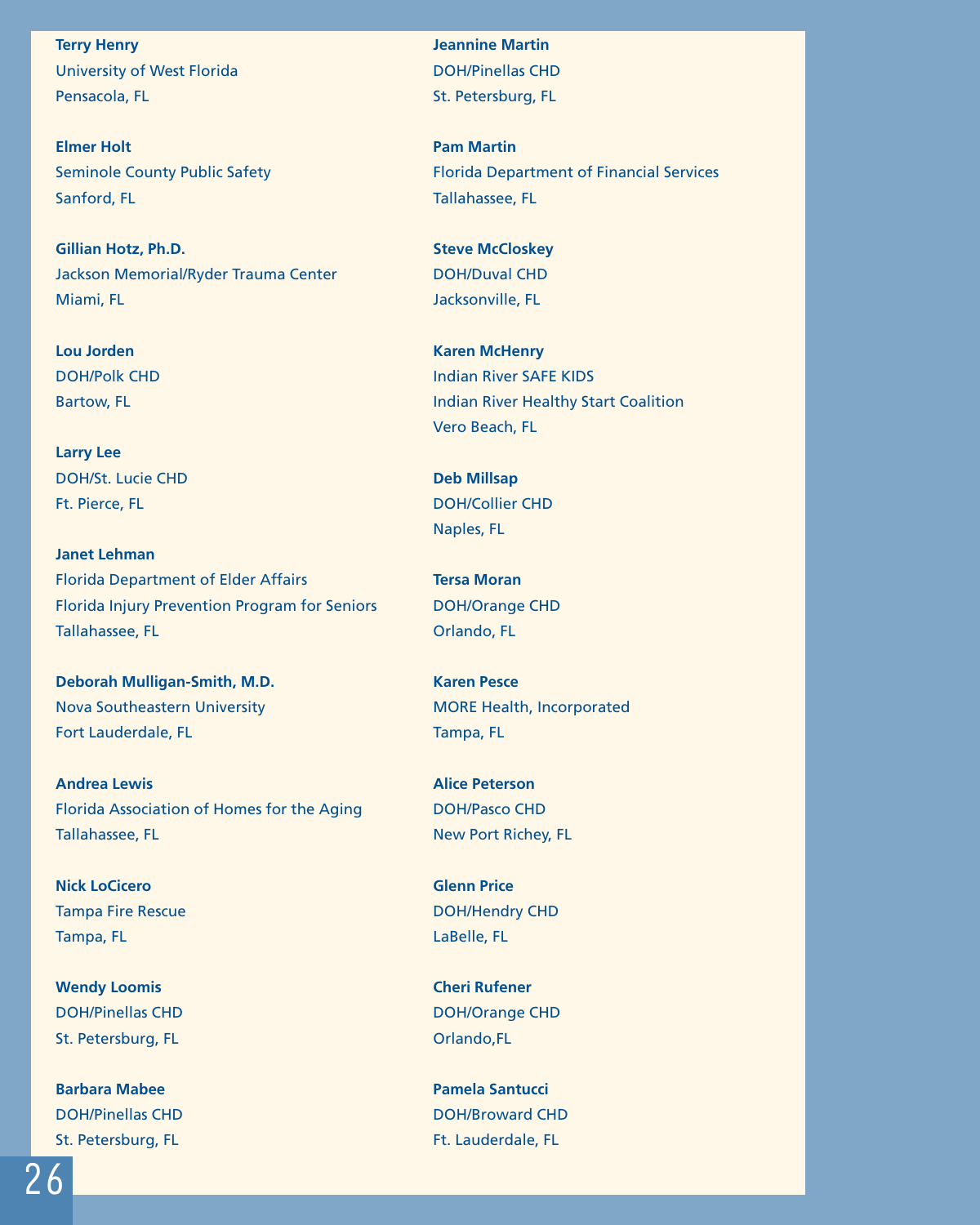**Judi Schaechter, M.D.** University of Miami Miami, FL

**Jean Shoemaker** Suncoast SAFE KIDS Coalition All Children's Hospital St. Petersburg, FL

**CeCe Simpson** Orange County Fire Rescue Orlando, FL

**Phyllis Sloyer, Ph.D.** DOH/Children's Medical Services Tallahassee, FL

**Rachel Smoker-Nuzum** Health Councils Incorporated St. Petersburg, FL

**Mark Springer** DOH/Hernando CHD Brooksville, FL

**Randal Standley** DOH/Pinellas CHD St. Petersburg, FL

**Brian Sterner** Florida Spinal Cord Injury Resource Center Tampa, FL

**Lois Taylor** DOH/Children's Medical Services Tallahassee, FL

**Gloria Thompson** Northwest Florida SAFE KIDS Coalition Think First of Northwest Florida Pensacola, FL

**Angelica Urbina** DOH/Miami-Dade CHD Miami, FL

**Barbara Uzenoff** Hillsborough Trauma Agency Tampa, FL

**Mark Vargo** Suncoast Operation PAR Tampa, FL

**Catherine Webb** Emergency Nurse's Association Palatka, FL

**Stephanie Weimann** Academy of Physician Assistants Roseland, FL

**Latarsha Williams** DOH/Family Health Services Tallahassee, FL

**Glenda Wolnik** DOH/Lee CHD Lee County SAFE KIDS Coalition Ft. Myers, FL

**Tammy Wunderly** Orange County Fire Rescue Orlando, FL

**Victoria Yeakley** Hillsborough County Fire Rescue Tampa, FL

**Erica Zingone** DOH/Palm Beach CHD Palm Beach, FL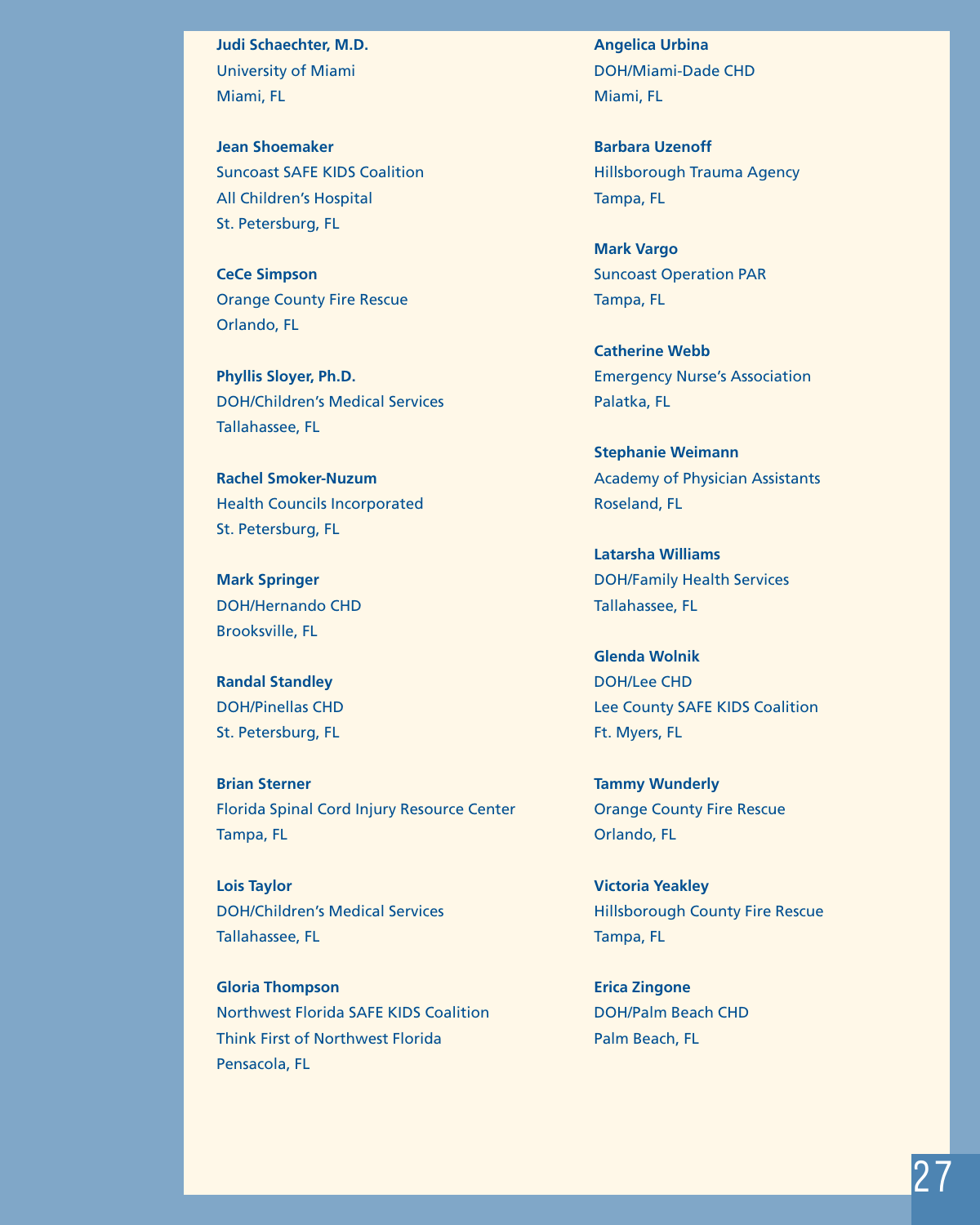#### **Dan Abeckjerr** Florida Chiropractic Society Royal Palm Beach, FL

**Nicola Anderson** Personal Enrichment Mental Health Services Pinellas Park, FL

**Linda Arklie** MADD/Florida State Chapter Tallahassee, FL

**Deborah Austin** Healthy Mothers, Healthy Babies Tampa, FL

**Chief Dan Azzariti** Florida Fire Chiefs Association New Port Richey, FL

**Alfredo Bahena** Florida Farmworkers Association Apopka, FL

**Duane Barber** Ft. Walton Fire Department Ft. Walton Beach, FL

**Jack Bebber** Florida Coalition of Emergency Physicians Orlando, FL

**Budd Bell** Clearinghouse on Human Services Tallahassee, FL

## Appendix C Stakeholders Who Received Drafts for Review and Comment

**Vicki Bennett**

Memorial Regional Hospital Hollywood, FL

**Nestor Berrios-Torres** American Medical Response Tampa, FL

**Sandra Bonzo** Centers for Disease Control and Prevention Atlanta, GA

**Charles Bottoms** Tampa Community Health Center Tampa, FL

**Louise Bowen** Florida Neonatal Transport Network St. Petersburg, FL

**Pat Brandt** Orange County Fire/Rescue Winter Park, FL

**Debbie Brown** Florida Chiropractic Association Orlando, FL

**Karin Brown** Florida Parent Teacher Association Miami, FL

**Beth Brunner** Florida Emergency Medicine Foundation Orlando, FL

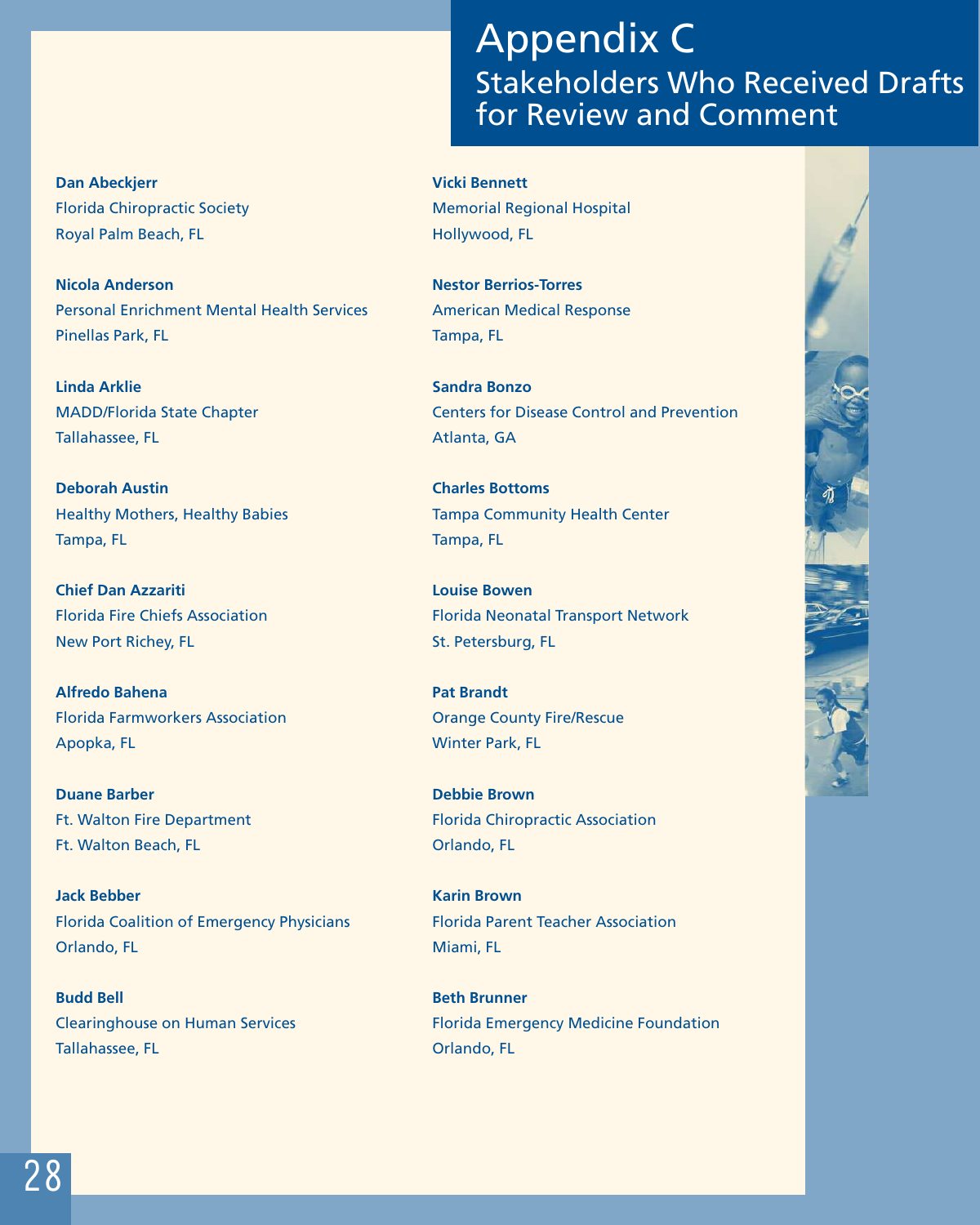**Robin Butler** Community Traffic Safety Team Coalition Sanford, FL

**Donna Cacciatore** Crisis Center of Tampa Bay Tampa, FL

**Donald Cadle** Florida Dental Association New Port Richey, FL

**Mary Kay Cariseo** Florida Association of Counties Tallahassee, FL

**Wayne Blanton** Florida School Boards Association Tallahassee, FL

**David Chapman** Tallahassee Parks and Recreation Tallahassee, FL

**William Clark** American Association of Retired Persons St. Petersburg, FL

**Richard Connell** Florida Beach Patrol Chiefs Association Delray Beach, FL

**Shirley Copeland** Alachua County Fire/Rescue SAFE KIDS Florida Gainesville, FL

**Martha Coulter, Ph.D.** University of South Florida J and J Harrell Family Violence Center Tampa, FL

**Harvey Craven** Florida Association of County EMS Bartow, FL

**John Delgado** Florida Aeromedical Association Miami, FL

**Thom Delilla** DOH/Brain and Spinal Cord Injury Program Tallahassee, FL

**Natalie Duran** Critical Incident Stress Management Miami, FL

**Gloria Elliot** Tampa Community Health Center Tampa, FL

**Beverly Esposito** Florida Children's Forum Tallahassee, FL

**Andrew Farber** Florida Association of EMTs and Paramedics Longwood, FL

**Berta G. Ferman** DOH/Palm Beach CHD Delray Beach, FL

**Tad Fischer** Florida Academy of Family Physicians Jacksonville, FL

**Don Fountain** Florida Association of School Resource **Officers** Crestview, FL

**Antonia Gandia, M.D.** Florida Association of EMS Medical Directors Parkland, FL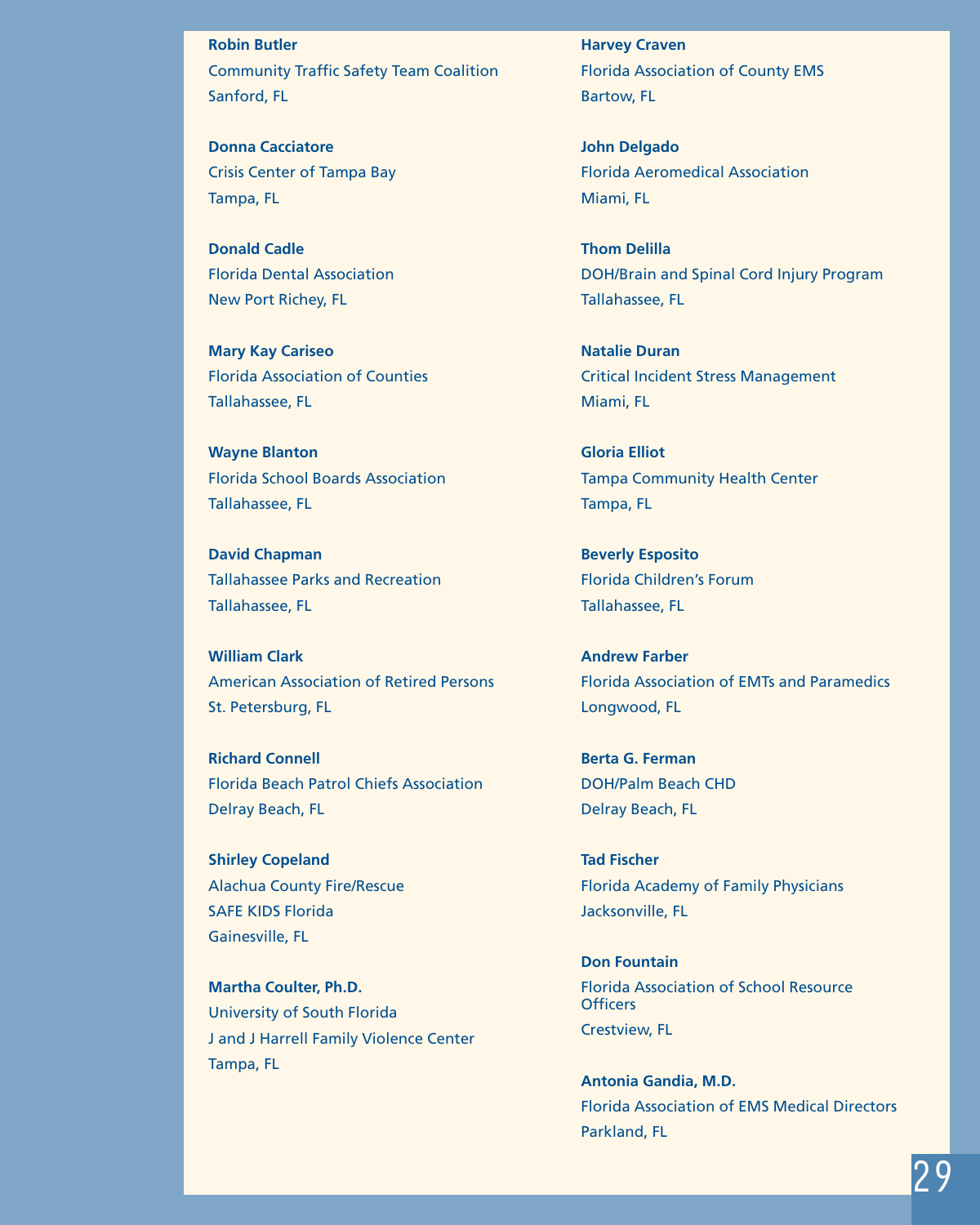**Diana Gibson** DOH/Putnam CHD Palatka, FL

**Brian Gilpin** American Heart Association St. Petersburg, FL

**Debra Guest** Florida Department of Children and Families Tampa, FL

**Kim Hackler** SAFE KIDS Florida Florida Department of Highway Safety and Motor Vehicles Tallahassee, FL

**Karen Hagan** American Red Cross Tallahassee, FL

**Eugene Hall** Florida Department of Transportation Tallahassee, FL

**Laura Hallam** Florida Bicycle Association Orlando, FL

**Brian Hannigan** Miami-Dade SAFE KIDS Coalition Miami Children's Hospital Miami, FL

**Cynthia Harris** FAMU Institute of Health Tallahassee, FL

**Judith Hartner, M.D.** DOH/Lee CHD Ft. Myers, FL

**Phyllis L. Hendry, M.D.** Emergency Medical Services for Children Shands Hospital Jacksonville, FL

**Jane Hertan** SAFE KIDS Florida Federal Express Lake Worth, FL

**William Hightower** Florida Osteopathic Association Tallahassee, FL

**Ginger Hoang** Florida Physical Therapy Association Tampa, FL

**Bob Hodges** Office of State Attorney Ocala, FL

**Debra Holtzman** Safety Advocate Hollywood, FL

**Tammy Horvath** Orange County SAFE KIDS/Children's Safety Village of Central Florida Orlando, FL

**Michael Jacobs** DOH/Division of Emergency Operations Bureau of EMS Tallahassee, FL

**Jim Judge** Lake Sumter EMS Mount Dora, FL

**T.J. Juskeiwicz** Bike Florida, Incorporated Kissimmee, FL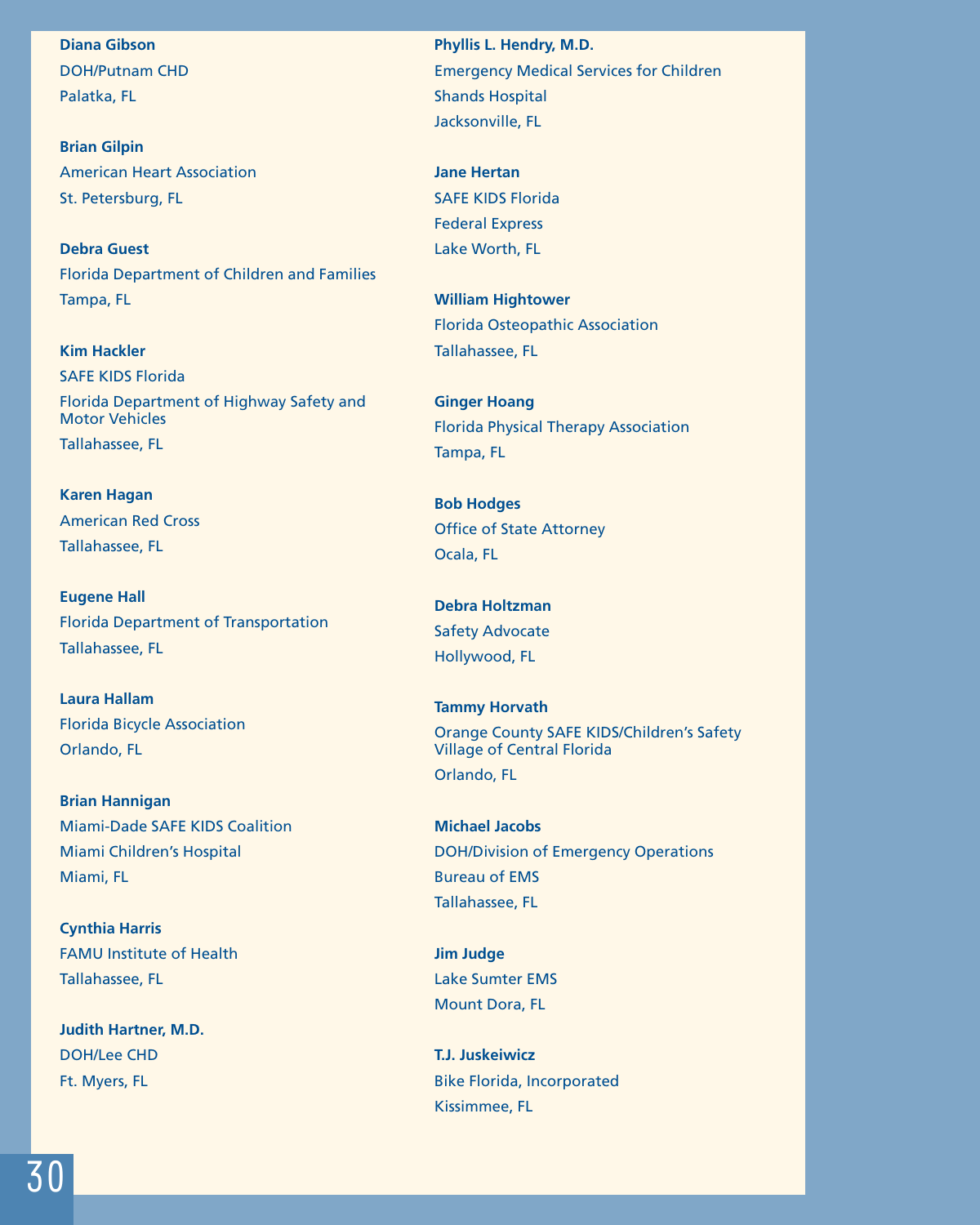#### **J.R. Kelly**

Florida Department of Agriculture and Consumer Services/SAFE KIDS Florida Tallahassee, FL

**Michelle Kenly** Bayfront Medical Center Clearwater, FL

**Diane Kessluk** Winter Park Fire Rescue Winter Springs, FL

**Dwight Kingsbury** Florida Department of Transportation Tallahassee, FL

**Frank Kirk** Seminole County Public Safety Sanford, FL

**Jean Kline** DOH/Indian River CHD Vero Beach, FL

**Marshall Knudson** Crisis Center of Alachua County Gainesville, FL

**Joe Lane** Beach Safety Organization Tampa, FL

**Peggy Lassanske** Elder Floridians Tallahassee, FL

**Barbara Lauer** Florida Department of Highway Safety & Motor **Vehicles** Tallahassee, FL

**David Lawrence, Jr.** Early Childhood Foundation Miami, FL

**Alexis Lee** Palm Beach County SAFE KIDS Florida Traffic Safety Resource Center Boca Raton, FL

**Carol Lehtola, Ph.D.** University of Florida Gainesville, FL

**JoAnn Lighter** Allegheny Franciscan Foundation Clearwater, FL

**Lawrence Lottenberg, M.D.** Memorial Regional Hospital Hollywood, FL

**Barbara Lumpkin** Florida Nurse's Association Orlando, FL

**Barbara MacArthur** Florida Hospital Association Tallahassee, FL

**Sandy Magyar** Florida Public Health Association Jacksonville, FL

**Patsy McCall** International Bureau for Epilepsy Tallahassee, FL

**Steve McGinn** Florida League of Cities Orlando, FL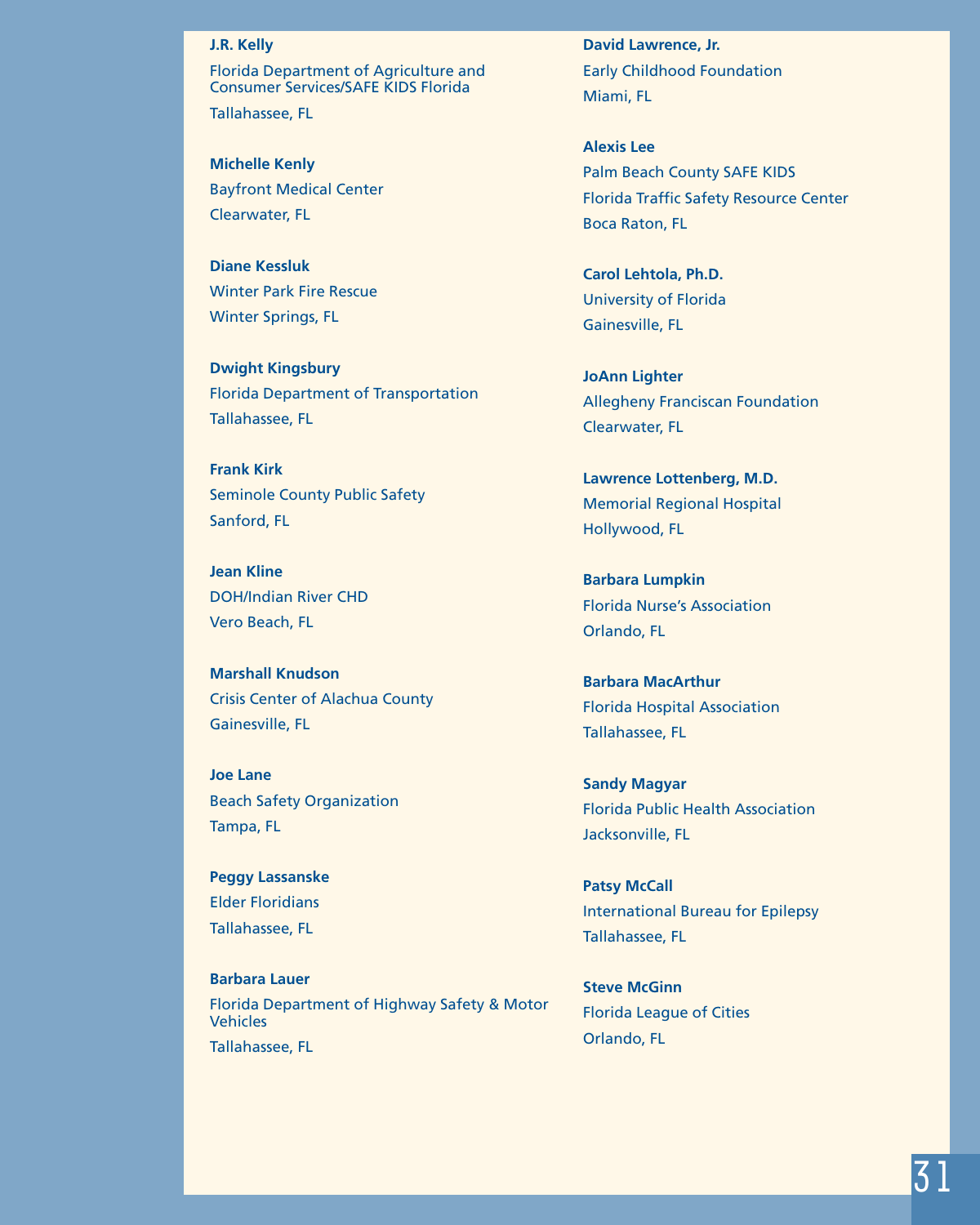**Mary McLean** Broward County Safety Council Broward SAFE KIDS Coalition Fort Lauderdale, FL

**Ken McLeod** Florida Department of Elder Affairs Tallahassee, FL

**Josephine Mercado** Hispanic Health Initiative Casselberry, FL

**Geoffrey Miller** University of Miami School of Medicine Miami, FL

**Sam Miller** Florida Insurance Council Tallahassee, FL

**Danielle Minot** SADD Florida Chapter Tallahassee, FL

**Martha Moores** Florida Academy of Family Physicians Tallahassee, FL

**Tirso Moreno** Florida Farmworkers Association Apopka, FL

**J.J. Morrison** Spring Hill Fire Rescue Spring Hill, FL

**Larry Mott** Alachua County Sheriff's Office Gainesville, FL

**Sheri Murphy** Florida Sports Foundation Tallahassee, FL

**Jeff Myers** Divers Alert Network Services Durham, N.C

**Chief Randall Napoli** Florida Division of State Fire Marshall Tallahassee, FL

**Joe Nelson, M.D.** Florida Basic Trauma Life Support Pompano Beach, FL

**Robert Nesbit** Florida Partnership Safety and Health Longwood, FL

**Stephen Oelrich** Florida Sheriffs Association Gainesville, FL

**Laurie Olson** Seminole County Healthy Start Coalition Fern Park, FL

**Amy Paratore** Tampa General Hospital Tampa, FL

**Stan Perry** Alachua County Sheriffs Office Gainesville, FL

**Pat Pieratte** SAFE KIDS Florida Florida Dept. of Transportation Tallahassee, FL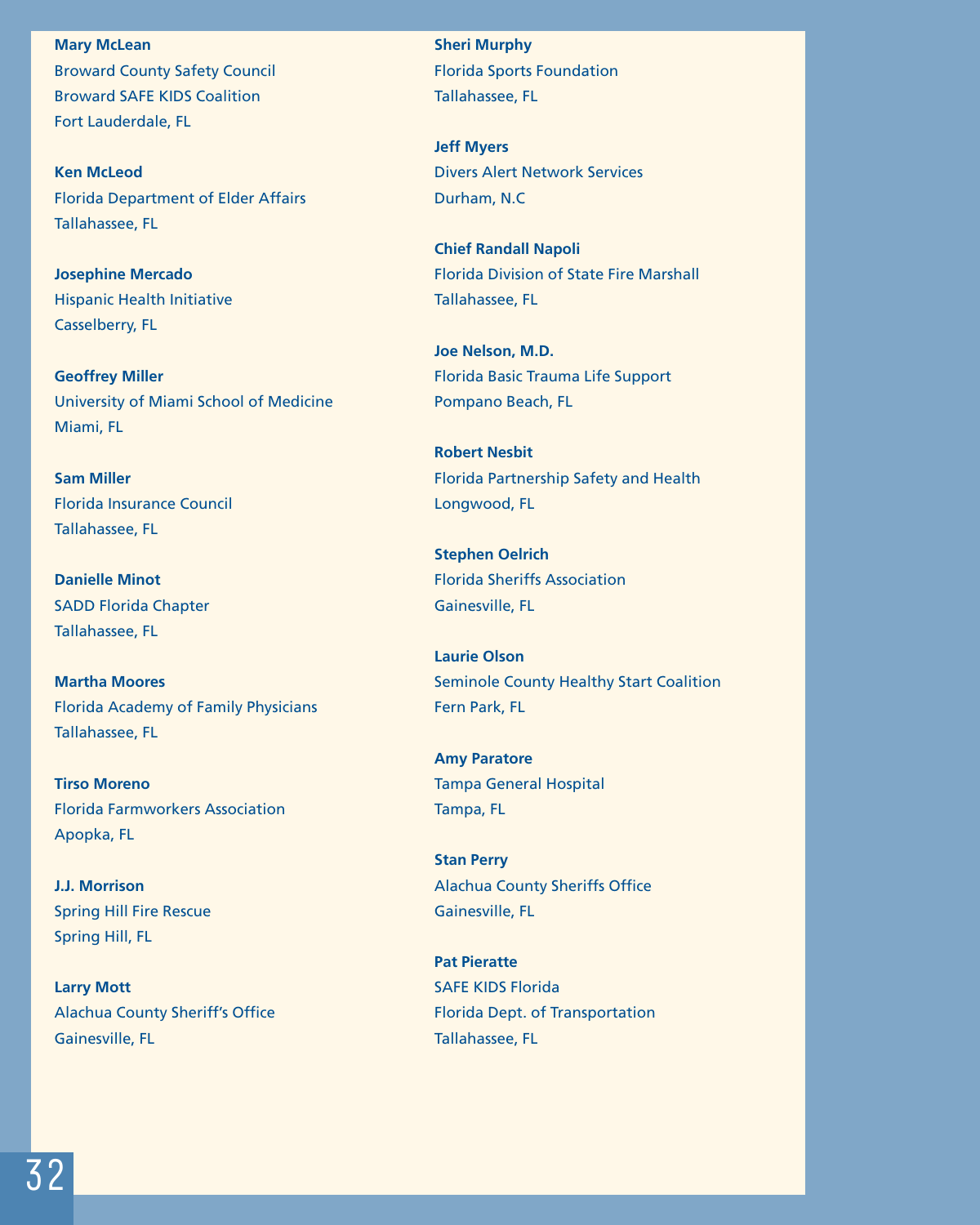**Annette Phelps** DOH/Division of Family Health Services Tallahassee, FL

**Francesca Plendl** Florida Medical Association Tallahassee, FL

**Ana Pozo** Foster Care Citizen Review Panel Miami, FL

**Gary Rainey** Florida Professional Firefighters Miami, FL

**Rich Rasmussen** Florida Hospital Association Tallahassee, FL

**Lorie Ray** Florida Department of Transportation Tallahassee, FL

**Chad Reed** Florida Council on Rural EMS Dixie County EMS Cross City, FL

**Jerry Regier** Florida Department of Children and Families Tallahassee, FL

**Paula Ritchey** Seminole SAFE KIDS Coalition Seminole County Public Safety Sanford, FL

**Nancy Robbins-Lackey** Allegheny Franciscan Foundation Clearwater, FL

**Mitch Rubin** Florida Beer Wholesalers Association Tallahassee, FL

**Elizabeth Rugg** Health Council of West Central Florida St. Petersburg, FL

**Deborah Schlageter** Volusia/Flagler SAFE KIDS Coalition Healthy Communities Daytona Beach, FL

**Michael Schwartz** Florida Podiatric Medicine Association Tallahassee, FL

**Sandra Schwemmer, D.O.** Florida Osteopathic Medical Association Tavernier, FL

**Kris Shields** DOH/Brain and Spinal Cord Injury Program Tallahassee, FL

**Bob Smallacombe** Palm Beach County Fire/Rescue West Palm Beach, FL

**Terry Smith** Florida Suicide Prevention Coalition Palm Coast, FL

**Todd Soard** Florida Association of Professional EMTs and Paramedics Coral Springs, FL

**Joan Spainhower** DOH/Division of Disease Control Tallahassee, FL